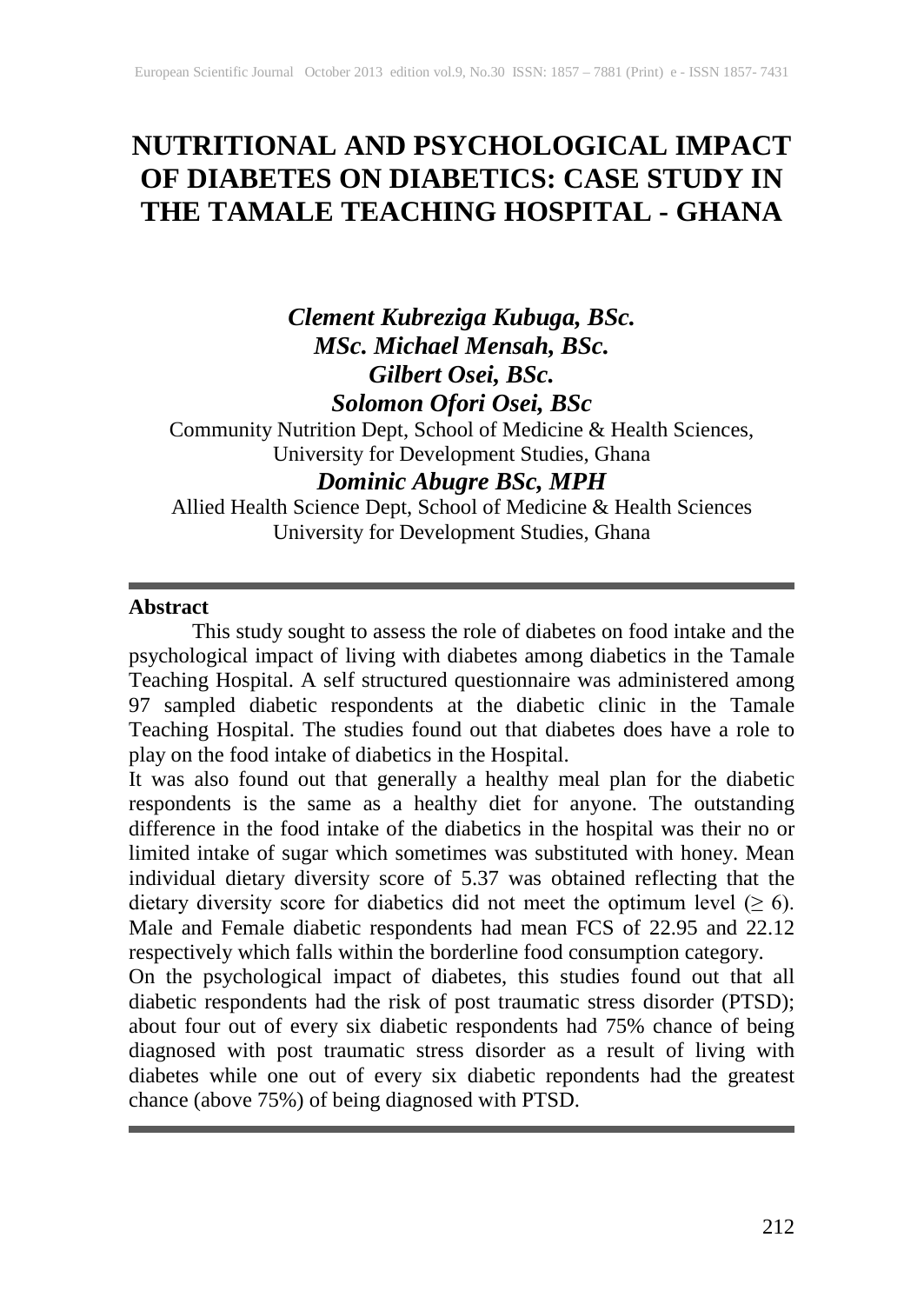**Keywords:** Diabetes, food intake, psychological impact, Tamale Teaching Hospital

## **Introduction**

In Ghana, like many developing countries, the erosion of traditional lifestyles to adopt western lifestyles is largely causing lifestyle – induced diseases such as Diabetes. In addition, the high prevalence of diabetes in developing countries is attributed to under nutrition, over nutrition and a shift from the consumption of traditional food to more processed, polished and animal sourced foods with high fats and sugar contents (Beecham, 2007). Excess body fat as it is stated by Kopelman et al (2005) underlies 64% of cases of diabetes in men and 77% of cases in women. A number of dietary factors such as sugar sweetened drinks (malik et al, 2010) and the type of fat in the diet appear to play a role (Risérus et al, 2009).

Obesity has been found to contribute to approximately 55% of cases of type 2 diabetes (Eberhart et al, 2004). Shoelson et al (2006) has it that chronic obesity leads to increased insulin resistance which can develop into type 2 diabetes. Kopelman et al (2005) supports this by adding that a number of lifestyle factors are known to be important to the development of diabetes mellitus type 2 includes: obesity, physical activity, diet, stress, and urbanization.

It is however interesting to note that changing lifestyles and diet lead to diabetes and diabetes in turn changes the lifestyles of diabetics. This makes the whole issue of diabetes, lifestyle and diet a complicated web.

## **Problem Statement**

In Ghana as in other developing countries, diabetes is threatening the lives of 50 percent of patients in the country. About 2.2 million Ghanaians already suffer from the disease. The Ghana Diabetes Association estimates that one person dies every 10 seconds due to diabetes and can also lead to a number of potentially serious, life-threatening complications. These include amputation, impotence, stroke, heart attack and blindness (Beecham, 2007).

Thus much attention is given to the management of Diabetes of which dietary management plays a major role. These admonitions has led to either sticking to or avoidance of certain foods which may be the realities of the dietary management or mere perceptions of the patient but little is documented about the influence of diabetes on the food intake of the patient. In the same vain little is documented on the psychological influence/impact of the disease on patience since one's mind state is very crucial in the management of the disease and on food intake.

It is in view of this, that this research sought to study into the role of diabetes on food intake among diabetics and the psychological impact of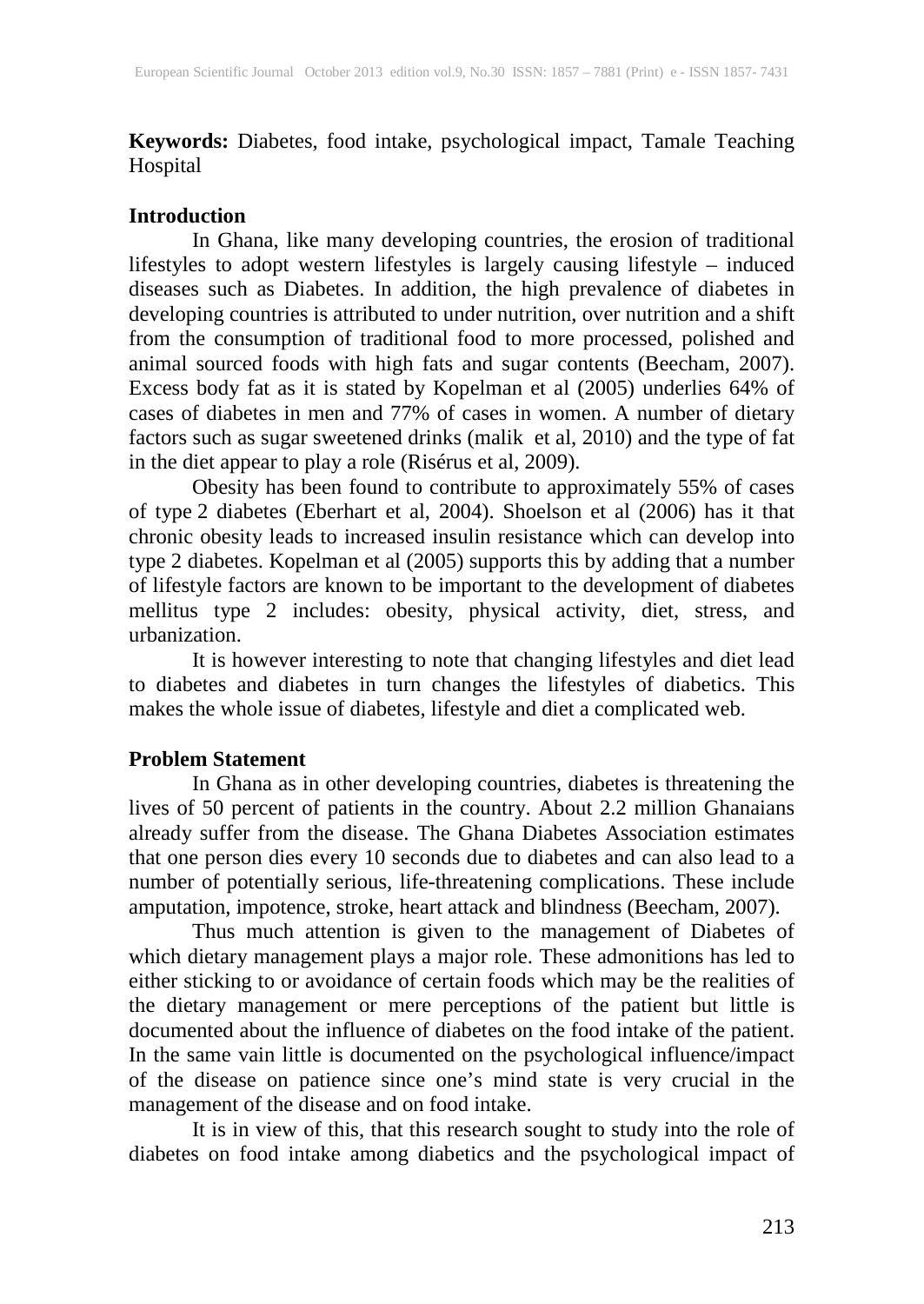diabetes on diabetics in the Tamale Teaching Hospital. The out come of this study aims at contributing to scientific literature as well as aid Nutritionists and Dietitians in the management of their patients.

### **Research Questions**

The study sought to answer these questions:

- Does diabetes influence food intake?
- What are the dietary patterns of diabetics?
- What foods do diabetics avoid?
- Does being diabetic have any relationship with the risk of post traumatic disorder?

## **General Objective**

The main objective of the study is to assess the role of diabetes on food intake among diabetics and the psychological impact of diabetes on diabetics

## **Specific Objectives**

- To identify the influences of diabetes on food intake.
- To assess the diet patterns of diabetics
- To identify the foods diabetics avoid
- To ascertain the risk of post traumatic disorder among people living diabetes

# **Literature Review**

## **Introduction**

Diabetes mellitus is a disorder that affects the body's ability to make or use insulin. Insulin is a hormone produced in the pancreas and it helps in the transportation of glucose from the bloodstream into the cells to be broken down and used as fuel. It is impossible for humans to live without insulin (ADA, 2007). Diabetes results in abnormal levels of glucose in the bloodstream which could cause severe short-term and long term consequences ranging from brain damage to amputations and heart disease (ADA, 2007). Diabetes mellitus, or simply diabetes, is a group of metabolic diseases in which a person has high blood sugar, either because the pancreas does not produce enough insulin, or because cells do not respond to the insulin that is produced (Dolores, 2011)

Alemzadeh (2011) has it that diabetes can be caused by too little insulin, resistance to insulin, or both. It is further mentioned that diabetes is a life-long disease marked by elevated levels of sugar in the blood. Samreen (2009) has it that diabetes is the second leading cause of blindness and renal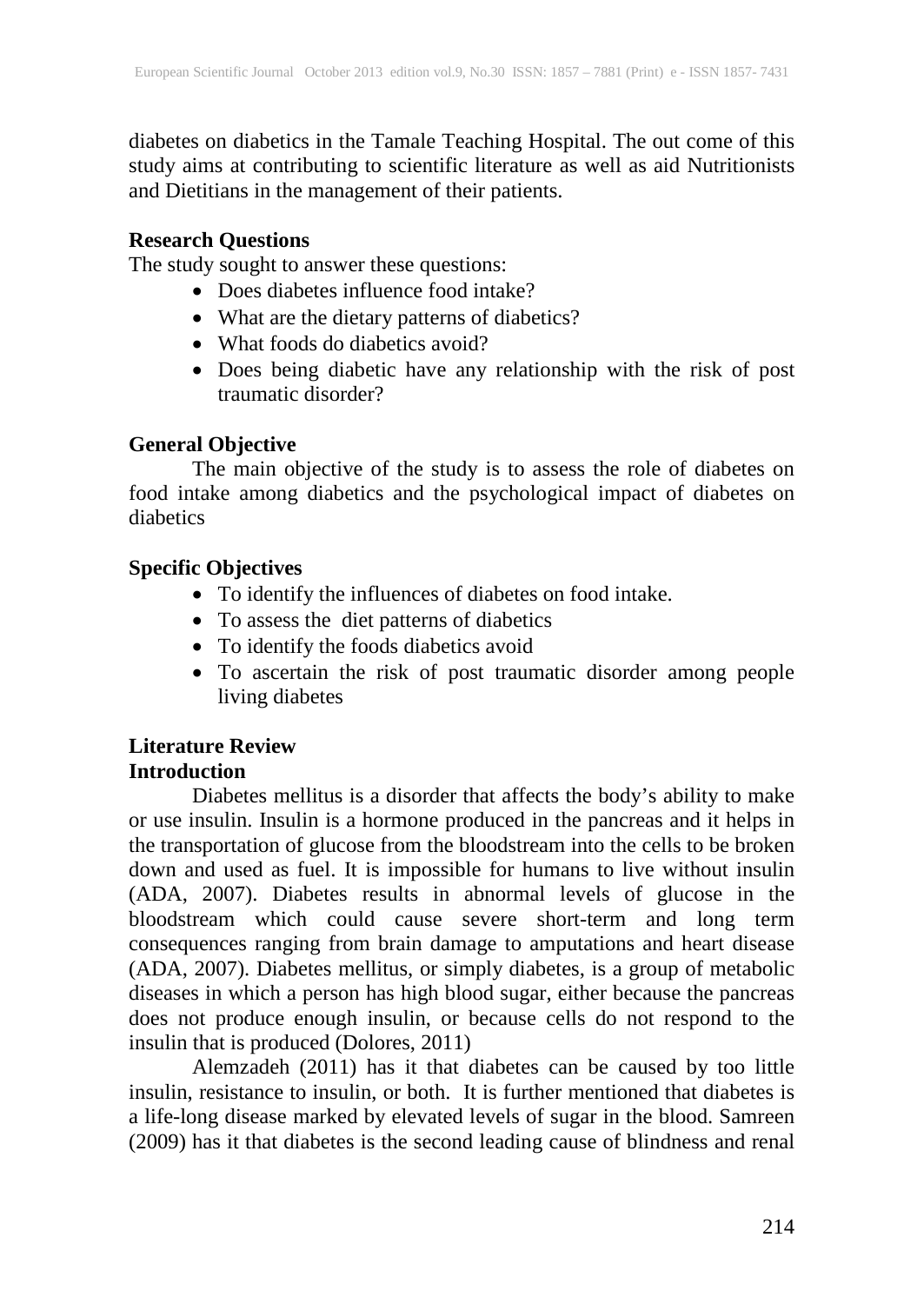disease worldwide. He further mentions that diabetes mellitus is a chronic disease caused by inherited and/or acquired deficiency in production of insulin by the pancreas, or by ineffectiveness of the insulin produced. It is a silent killer disease and affects millions of peoples in the world.

WHO estimates that more than 180 million people worldwide have diabetes. This number is likely to be more than double by 2030 without urgent action. In 2005, an estimated 1.1 million people died from diabetes, almost 80% of them occur in low and middle-income countries, and half of in people under the age of 70 years; 55% of diabetes deaths are in women. The need for better coordination of efforts on diabetes across the African region by supporting the development of comprehensive national non communicable diseases plans including diabetes and collaboration amongst all stakeholders in order to build on existing accomplishments and avoid duplication of efforts is critical (WHO, 2008 as cited by Sierra, 2009).

#### **Diabetes in Africa**

Diabetes was considered a rare disease in sub-Saharan Africa until about 40 years ago. According to Sierra (2009), between 1960 and mid-1985, the prevalence of diabetes was around 1% for a number of countries, including Ethiopia, Ghana, Lesotho, Uganda, and Malawi. There were however two exceptions, Ivory Coast (5.7%) and South Africa (2.2–2.7%).

Contrary to the above, he further mentions that moderate prevalences were reported for the same period for some areas in South Africa (4–8%). The differences were said to be largely due to higher rates of obesity among the South African population as compared with other countries in the region.

The major risk factors for diabetes in sub-Saharan Africa are not different from those in other regions of the world; urbanisation, obesity, physical inactivity, increasing age and ethnicity. The rising prevalence of diabetes in the region has largely been attributed to changes in lifestyle and urbanisation, resulting in greater levels of obesity and physical inactivity (Sierra, 2009).

Sierra concludes by saying that obesity was traditionally uncommon in many parts of the region, largely due to scarcity of food and high levels of energy expenditure. It is however interesting to note that cultural perceptions of body size are of important concern as in many of these countries a large body might be associated with wealth, attractiveness, health, and happiness.

### **Incidence of Diabetes Mellitus**

The incidence of diabetes has soared worldwide in recent years according to Ahmed et al (2012) and that it is expected to keep growing, with the greatest increase seen in metabolic forms of diabetes, notably type 2. This they blamed largely on the rise of obesity and the global spread of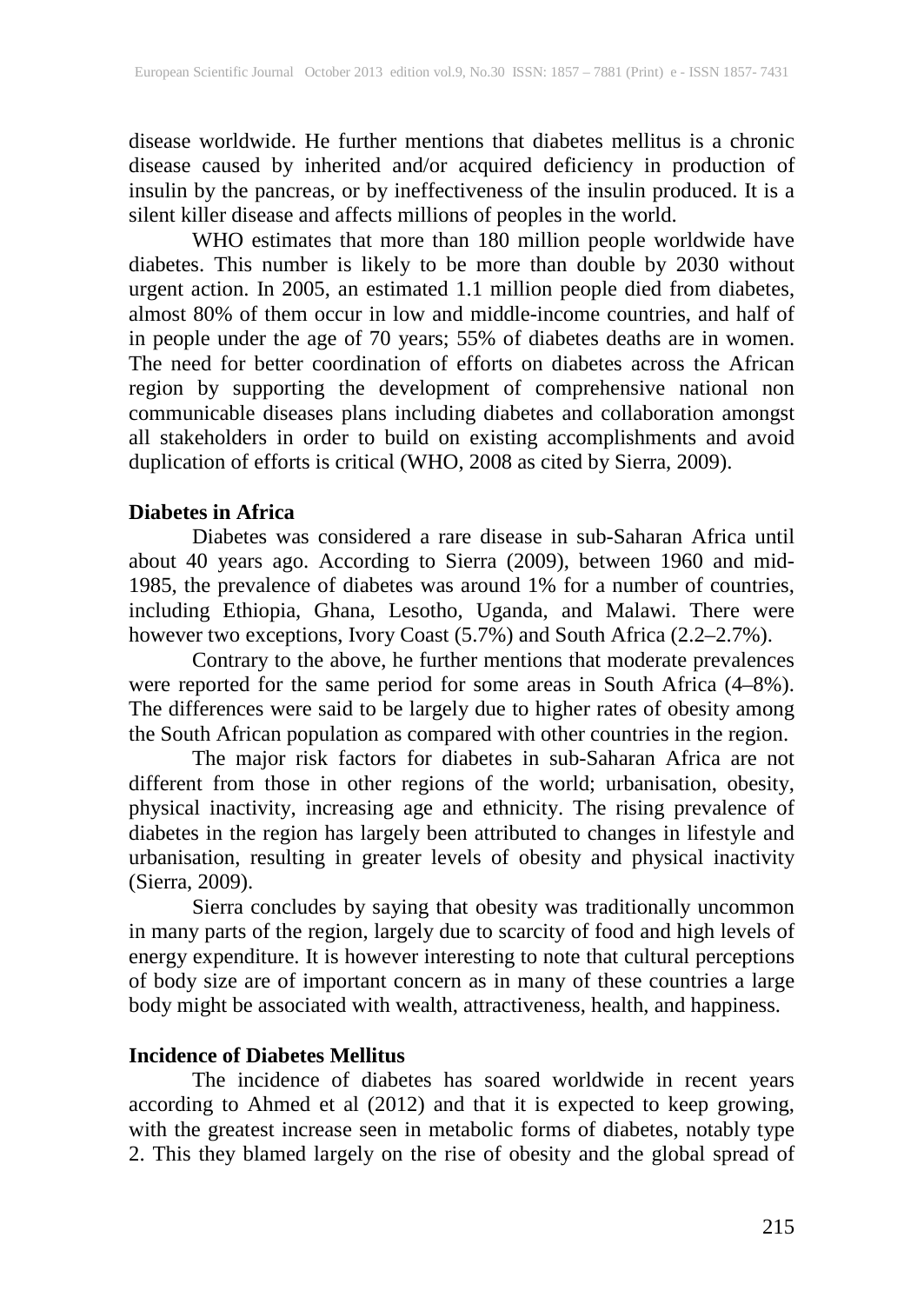Western-style habits: physical inactivity along with a diet that is high in calories, processed carbohydrates and saturated fats and insufficient in fiber rich whole foods.

According Samreen (2009), the aging of the population is also a factor. He however points out that, other factors, such as environment may also be contributing, because cases of autoimmune diabetes (type 1) are also becoming more common. Samreen further mentions that according to the International Diabetes Federation, the estimated number of people with diabetes has jumped from 30 million in 1985 to 150 million in 2000 and then to 246 million in 2007. It is however estimate further by Shaw et al (2010) that a worldwide prevalence among adults aged 20 -79 years would increase from 285 million in 2010 (6.4%) to 439 million in 2030 (7.7%).

#### **Management of Diabetes**

There is currently no cure for diabetes. The condition, however, can be managed for patients to live a relatively normal life. Treatment of diabetes focuses on two goals: keeping blood glucose within normal range and preventing the development of long-term complications. Careful monitoring of diet, exercise, and blood glucose levels are as important as the use of insulin or oral medications in preventing complications of diabetes (Altha, 2002).

Diet and moderate exercise are the first treatments implemented in diabetes. For many Type II diabetics, weight loss may be an important goal in helping them to control their condition (ADA, 2007).

**Prevention Methods for Diabetes:** Diabetes can or cannot be prevented depending on the type. For type 1 and latent autoimmune diabetes of adulthood or genetic conditions such as maturity-onset diabetes of the young and Wolfram syndrome, there is still no known prevention route. The risk of type 2 and gestational diabetes can however be reduced by focusing on managing weight through regular exercise and a healthy diet. It is also worthy to control one's blood pressure and cholesterol, avoid smoking and restrict alcohol in the bid to avoid the risk of diabetes. Even though there is still no cure for diabetes which was once a death sentence, it has now become a chronic condition that can be managed (Naila et al, 2009).

### **Diet and Diabetes**

A combination of healthy diet and appropriate exercise leading to weight loss consistently reduce the incidence of diabetes. It is however uncertain as to whether dietary changes alone play a significant role in preventing diabetes (Salas-Salvado et al, 2010).

Salas-Salvado and colleagues concluded that there is no universal dietary strategy to prevent diabetes or delay its onset. They however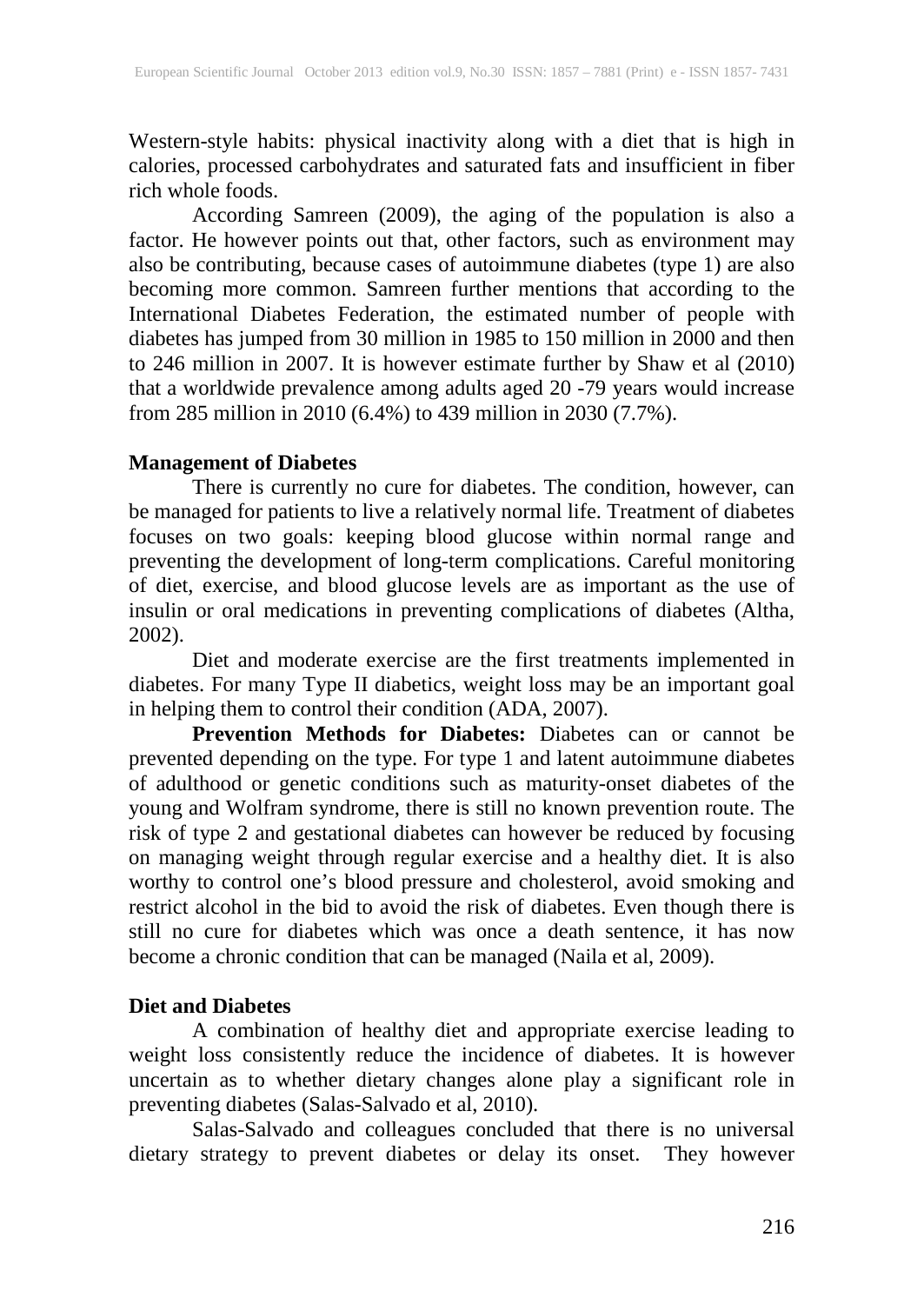maintain that the maintenance of ideal body weight, the promotion of the socalled prudent diet (characterized by a higher intake of food groups that are generally recommended for health promotion, particularly plant-based foods, and a lower intake of red meat, meat products, sweets, high-fat dairy and refined grains) or a Mediterranean dietary pattern rich in olive oil, fruits and vegetables, including whole grains, pulses and nuts, low-fat dairy, and moderate alcohol consumption (mainly red wine) appears as the best strategy to decrease diabetes risk.

It is also worth noting that few researches have focused on diabetes prevention with diet (Mann et al 2004; Bantle et al, 2008) however there is compelling evidence that diabetes can be prevented or its onset can be delayed by lifestyle interventions (pan et al, 1997). Some researches have also been nutrient specific by looking at the role of diet in diabetes prevention with emphasis on carbohydrates and dietary fats (Buyken et al, 2010; Spence et al, 2010 and Rise´rus et al, 2009).

**Weight and the Risk of Diabetes:** Body weight is a very crucial modifiable risk factor for the development of diabetes, incidence of diabetes obviously rises as obesity prevalence increases (Mokdad et al, 2001). Lindstro m et al (2006) are however uncertain as to whether diet or exercise alone plays a vital role in preventing diabetes. Individuals who increase structured leisure-time physical activity to moderate-to-vigorous or strenuous are less likely to develop diabetes (Laaksonen et al, 2005). The base line here is that excess weight gain predisposes one to the risk of diabetes.

### **Effect of Some Foods on Diabetes Prevention**

**Coffee and Tea:** The role of coffee in diabetes for now is not so certain; a strong inverse association between coffee consumption and diabetes risk has been reported by Van Dam et al (2002). A similar and a stronger inverse association was reported by Huxley et al (2009) for decaffeinated coffee. Having these views on board, the effect cannot be attributed to caffeine. The protective mechanism has not been fully understood yet. Campos et al (2007) are therefore of the view that the likely roles for chlorogenic acid or lignans contained in coffee warrants further research.

**Alcoholic Beverages:** The role of alcohol use and diabetes is very confusing as we have conflicting evidence in this area. Moderate alcohol consumption is said to be protective for type II diabetes in men and women (Sesso et al, 2008; Ikehara et al, 2008).Other studies however have it that total alcohol intake is associated with reduced risk only in women and not in men (O' Dea, 2006)

**Milk and Dairy Products:** Tremblay et al (2009) in their studies suggested that dairy products being good sources of calcium and magnesium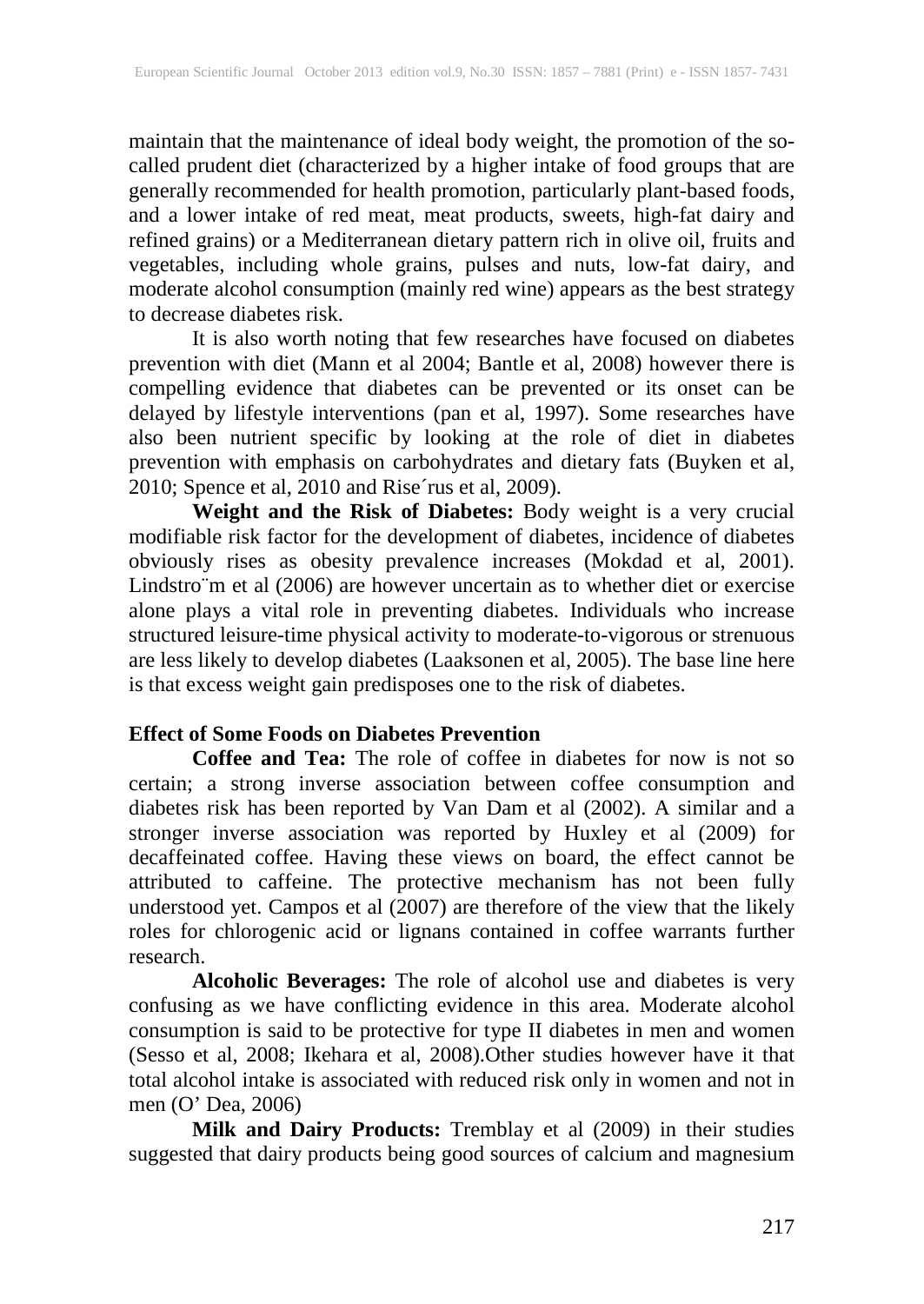could be protective of diabetes because of the role these nutrients play in insulin resistance. The studies of Elwood et al (2008) supports the above as it found lower risk of diabetes associated with high milk intake.

**Fruits and Vegetables:** Increased intake of fruits and vegetables is generally well known to reduce the risk of obesity and cardiovascular diseases. However some studies by Hamer et al (2007) did not suggest that fruit and vegetable consumption may lower the risk of diabetes.

**Eggs:** High amounts of daily consumption of eggs is said to increase one's risk of diabetes (Djousse´ et al, 2009). In an earlier study Hu et al (1999) supported this by saying that the amount of eggs per day should be limited to prevent the risk of diabetes.

**Dietary Pattern:** Dietary patterns are the best approach to ascertaining the role of diet on the risk of diabetes instead of relying on single nutrient since synergistic or antagonistic effects may exist between the different components of a food pattern (Jacobs et al, 2009). As put by Salas-Salvado´ et al (2010) that healthy lifestyle of combining healthy diet and appropriate exercise leading to weight loss consistently reduce the incidence of diabetes since it is uncertain as to whether dietary changes alone play a significant role in preventing diabetes.

**Diabetes and Post- Traumatic Stress Disorder (PTSD):** Post-Traumatic Stress Disorder is usually a prolonged stress response syndrome involving symptoms that develop as a result of stressful life events usually of an extraordinarily threatening or catastrophic by nature. Symptoms of PTSD include flashbacks, nightmares and severe anxiety, as well as uncontrollable thoughts, intrusive memories, avoidance and numbing, or emotional arousal (Nadamuni, 2013).

Nadamuni (2013) has it that strong evidence shows that PTSD leads to a significant risk of developing type 2 diabetes. An earlier study published by research activities (2012) supports this view by indicating that there is a growing evidence of PTSD posing a high risk of developing diabetes. The reverse however in not certain - little research has been conducted in this regards.

### **Materials And Methods**

**Study Design:** A cross-sectional study was used as it was deem appropriate for seeking the role of diabetes on food intake among diabetics and the psychological impact of diabetes on diabetics. The Target Population for the study was all diabetics in Tamale Teaching Hospital. A Sample size 92 was obtain using Snedecor and Cochran 1989 formula with 5% contingency added to give a total sample size of 97 as the study population. Diabetic respondents were sampled using systematic sampling method from the Tamale Teaching Hospital diabetic register.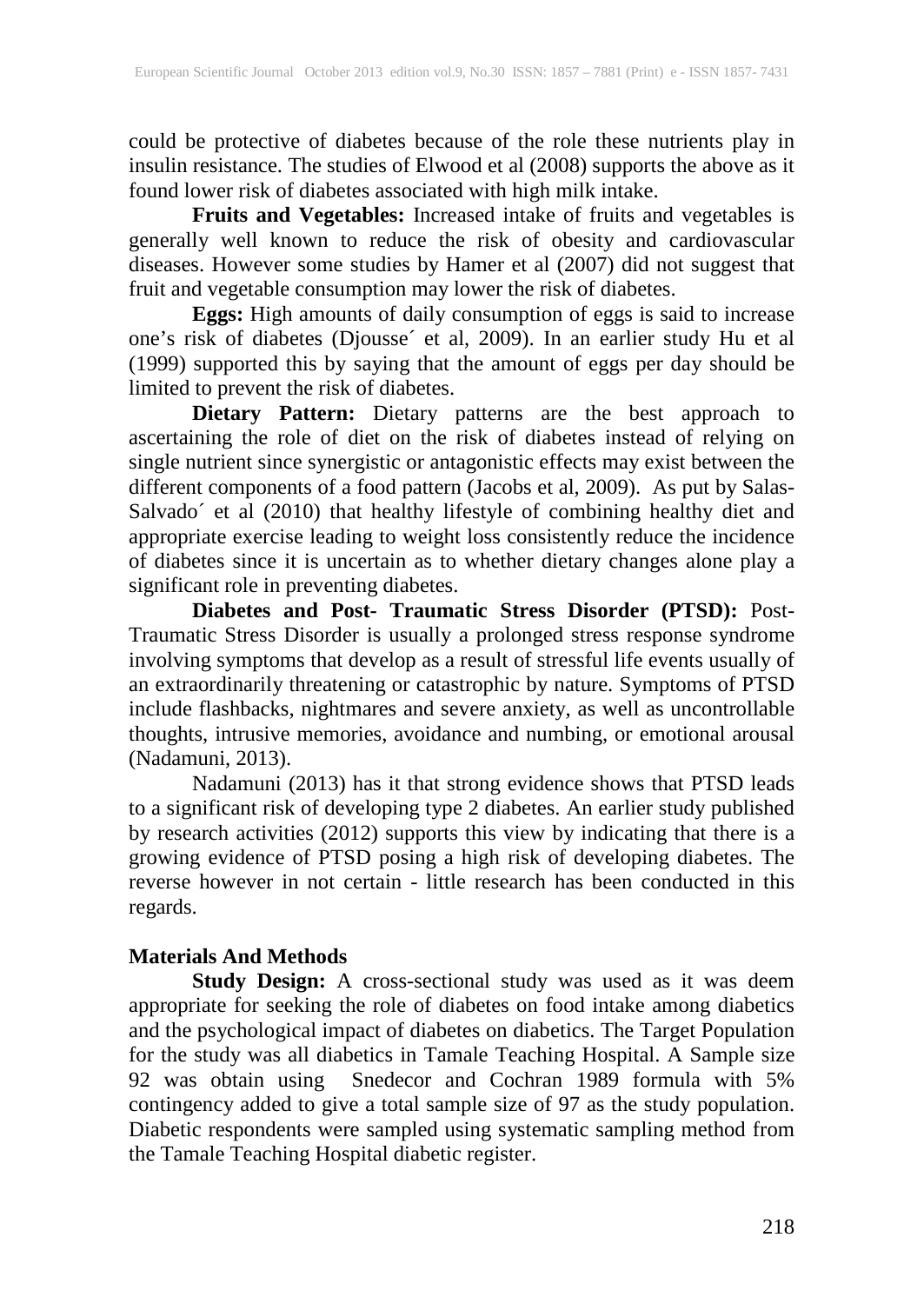**Data Collection:** The study used both open and closed ended questions in its questionnaire. This was used to collect data on diabetics' experiences of living with diabetes and how confident they were in following recommended dietary patterns. A 24 hour dietary recall and a dietary diversity score questionnaires were equally administered to aid in ascertaining the foods diabetic respondents consume. Respondents were also engaged in one-on-one interview.

**Food Consumption Score (FCS):** The FCS calculated for the diabetics aimed at capturing as much differentiation as possible along with different consumption patterns. The FCS was calculated by the weighted frequency (days per week) of a diabetics' consumption of different food groups. The consumption frequency of different food items within the same food group were added together (to a maximum of 7) and the value obtained was then multiplied by its assigned weight. The food consumption score was then computed as the sum of the weighted food groups.

**Individual dietary diversity score (IDDS):** As dietary diversity measures, simple count of individual food groups (IDDS) were used. IDDS counted all the food items consumed over the previous 24-hours of the survey date.

In computing the IDDS, the food groups considered in the score for the IDDS put more emphasis on micronutrient intake rather than economic access to food. For this reason, the IDDS excludes the last two food groups: Sweets, and Spices, condiments and beverages as suggested by Steyn et al (2006). Dietary diversity score was calculated by summing the number of unique food groups consumed during the previous 24 hours as described by Krebs-Smith et al (1987).

Food groups considered were cereals, vitamin A rich vegetables and tubers, white tubers and roots, dark green leafy vegetables, other vegetables, vitamin A rich fruits, other fruits, organ meat (iron rich), flesh meat, eggs, fish, legumes nuts and seeds, milk and milk products, oils and fat. If any of the diabetic respondent ate any quantity of any food group at least once per day, it was taken into acount. Fourteen food groups for the IDDS were adapted. One of the limitations of this research is that it excluded the counting of food groups such as sweets, and spices, condiments and beverages.

**Psychological impact Assessment:** Impact of Event Scale (IES) was employed**,** it is a tool often used to measure the psychological impact of an event on an individual. In measuring the psychological impact of diabetes on diabetics, Horowitz, Wilner, and Alvarez scale of 1979 was adopted. A set of fifteen statements were made for diabetics to tick the responses that is applicable to them with corresponding values  $(0 - 5)$  for each question. The responses were *not all, rarely, sometimes and often* for the corresponding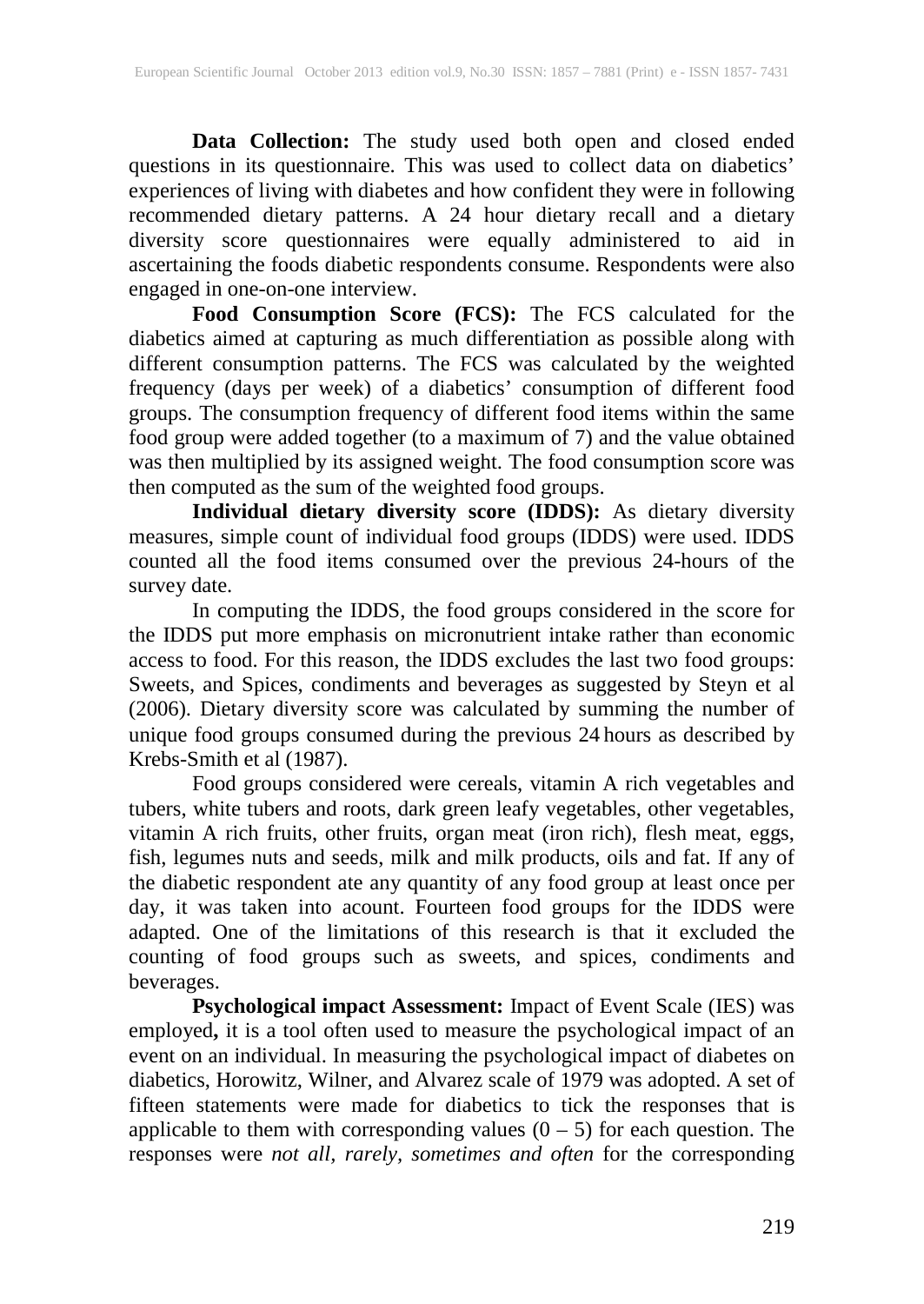values of 0, 1,2,3,4 and 5. A score between  $9 - 25$  means that the thought of being diabetic may affect the respondent psychologically. A score of 26 – 43 means there exist a powerful psychological impact of being diagnosed diabetic and such an individual is certainly affected psychologically as a result of the fear attributed to being diabetic. While a score of 44 – 75 means a severe impact, this is capable of altering the individual's ability to function.

Scores above 26 are very important and proper attention should be given to such individuals while a score between  $0 - 8$  means there is no meaningful impact on the individual.

It is worth noting that a score of 27 or more indicates that there is a 75% chance that the individual has Traumatic Stress Disorder – PTSD (Coffey, 2006) as a result of being diagnosed diabetic (living with diabetes). Those who do not have full PTSD may have partial PTSD or at least some of the symptoms.

A score of 35 or above however indicates the best cutoff for a probable diagnosis of PTSD (Neal et al, 1994) and such an individual should c*onsider consulting a mental health professional who is skilled in treating such issues*

**Data Handling:** On receiving the data, the data was cleaned, coded and analyzed. In ensuring quality double data entry with blind verification was done to minimize entry errors.

**Ethical Consideration:** Permission was sought from the authorities of Tamale Teaching hospital to conduct the research as well as the consent of the participants. In ensuring confidentiality names and personal details were not taken.

**Statistical Analysis:** Data was analyzed using the Statistical Package for Social Sciences (SPSS) and Microsoft Excel. Queries were generated and answered accurately in the process of analysis.

### **Results**

The results indicate the characteristics of the various diabetic respondents, their experience of living with diabetes and dietary patterns.

# **Respondents' Demographic Characteristics**

The characteristics of the respondents did influence the results. A presentation of a descriptive data of the diabetic respondents and the effect on the role of diabetes on food intake is shown below.

**Gender of respondents:** The gender of the respondents had fair representation of both males and females; however the proportion of males were slightly higher than that of females. 54.6% of the respondents were males (53) whilst females (44) constituted 45.4% of the respondents. This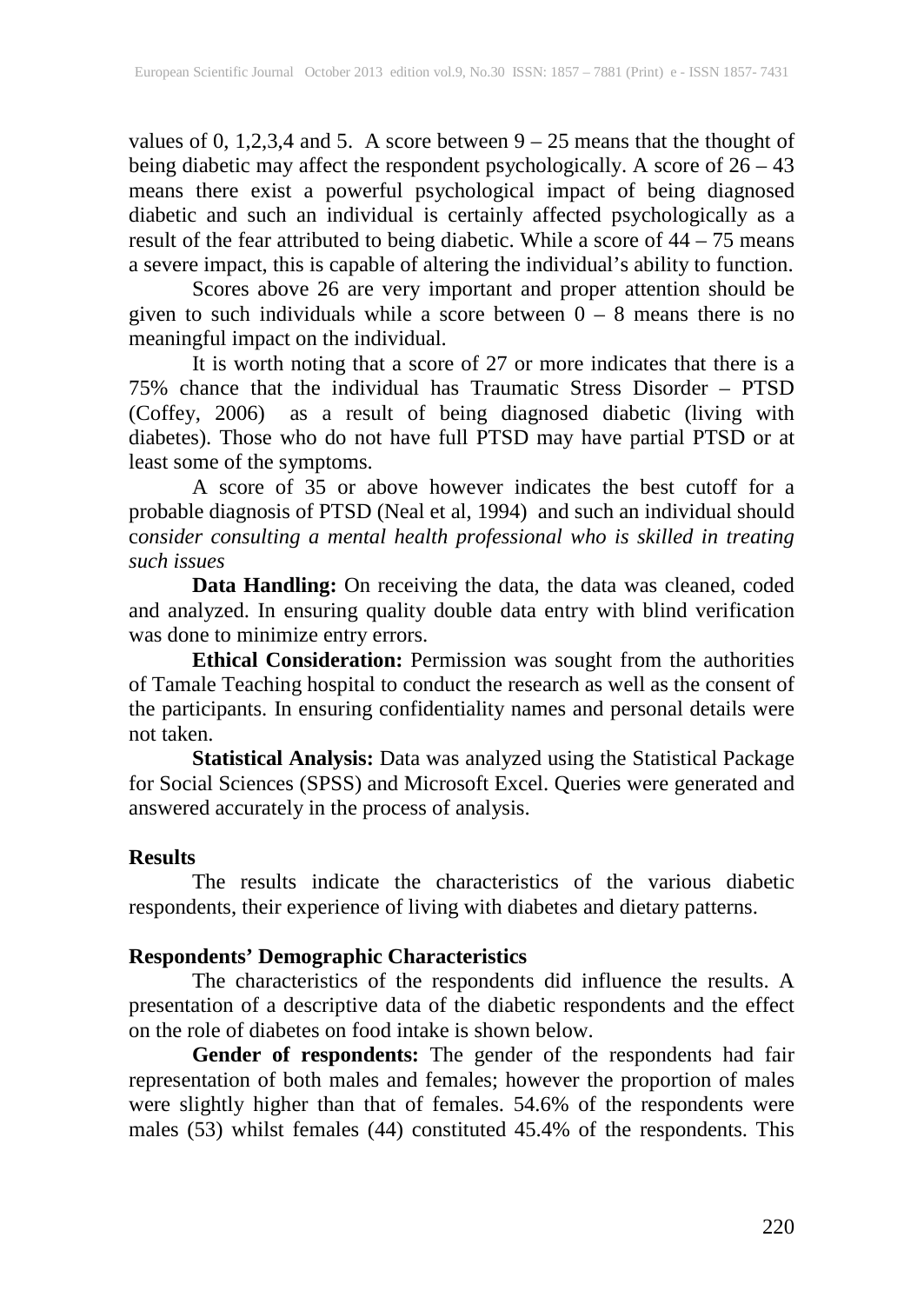fair representation means that the impact of gender on the role of diabetes on their food intake is uniformly distributed.

**Age of Respondents:** 9.3% of the respondents (9) were below the age of 30, 10.3% (10) were between the ages of 30 and 39, 22.7% of them (22) were between the ages of 40 and 49 years. Also 40.2% of the respondents (39) fell between the ages of 50-59 years. Also respondents (17) who were above 60 years also constituted 17.5% of the total diabetic respondents.

Cumulatively 80.4% of the total respondents are aged 40 years and above. This group may be considered as the most prevalent age group of type 2 diabetes in the Tamale metropolis since all the respondents had type 2 diabetes.

**Education level of respondents:** 18.6% of the respondents (18) did not have any form of formal education. 17.5% of the diabetic respondent (17) had the opportunity to be in the primary school whilst 19.6% of the respondents (19) attended junior high school. A greater proportion of the respondents (31) comprising 32.0% are senior high school levers.12.4% of the respondents (12) are college and university graduates.

**Marital status of respondents:** More than half of the respondents were married, precisely 77.3% while 9.3% of them were single. Also the proportions of separated and divorced respondents constituted 1.0% and 3.1% respectively, while those widowed comprised 2.3% of the respondents. Cumulatively, a greater majority of our respondents were married persons.

**Occupation of respondents:** The below give details of the occupation of the respondents; civil servants (11) comprised 11.3%, businessmen and women (40) consist of 41.2% and 13.4% represent the nonworking (unemployed) respondents (13). 34% of the respondents (33) comprise others who are engaged in other occupations not group here which mainly include farming, carpentry, driving, barbering, and hairdressing among others.



*Source: research team field data, 2013*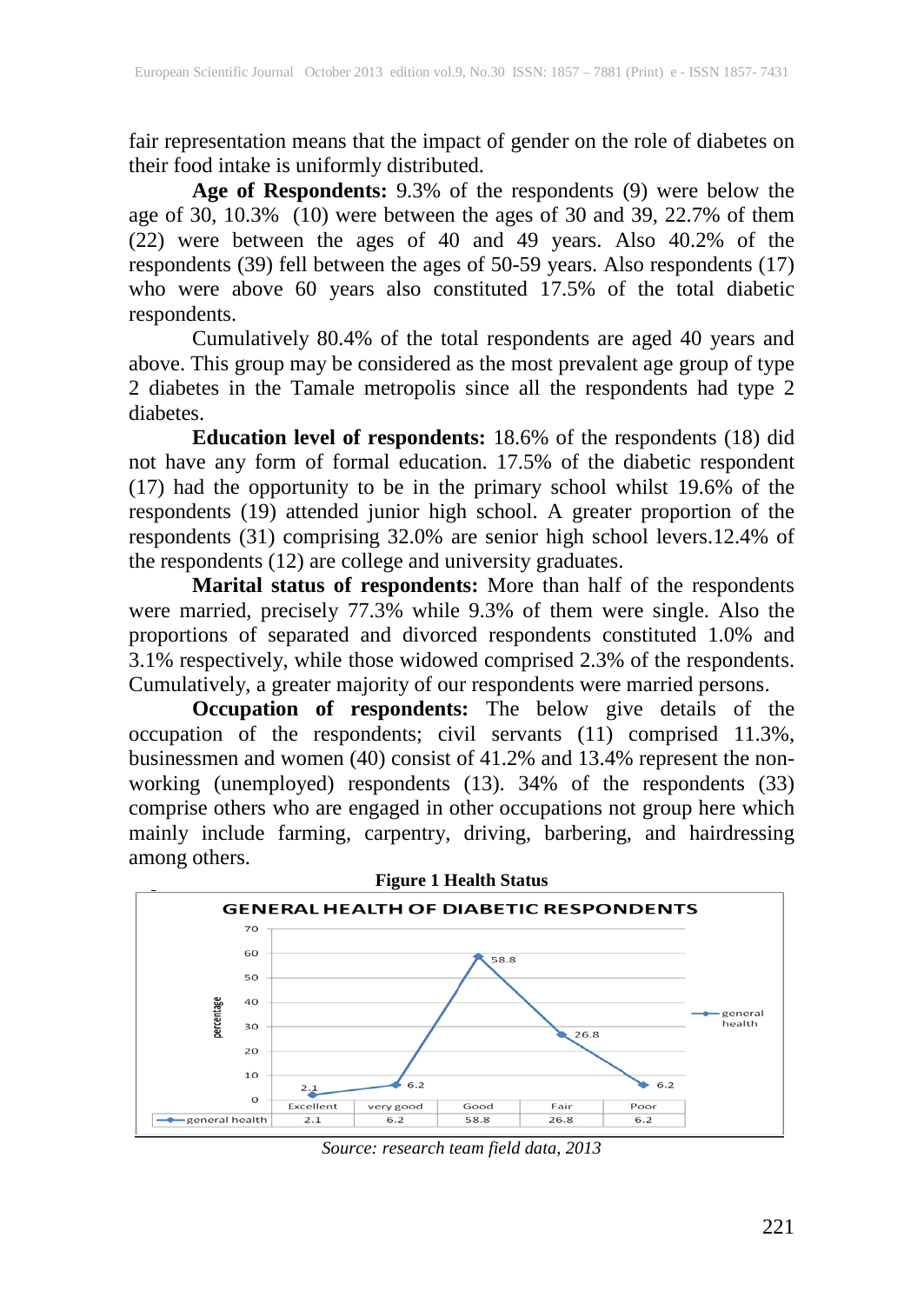Figure 1 indicates responses from the diabetic respondents as to how they see their health generally if asked. More than half of the respondents (57), which constitute 58.8%, see their health as good. 26.8% of the diabetic respondent (26) described their general health as fair. Also a 6.2% of the diabetic respondents (6) see their general health as very good with 2 and 6 diabetic respondents which constitute 2.1% and 6.2% describing their general health as excellent and poor respectively. The greater proportion of the diabetic respondent with their general health posed as good can be explained as that, diabetes can be managed upon careful weight reduction and dietary management regimes.

| Confidence to prepare and share diet with non diabetic | Frequency | Percentage |
|--------------------------------------------------------|-----------|------------|
| not at all confident                                   |           |            |
| slightly confident                                     | 29        | 29.9       |
| moderately confident                                   | 29        | 29.9       |
| very confident                                         | 35        | 36.1       |
| Total                                                  |           | 100.0      |

**Table 1: Confidence in preparation and sharing diet with non diabetics**

*Source: research team field data, 2013*

From the table above, fewer [4.1%] respondents are not at all confident to prepare and share their diet with non diabetics. 29.9% are both slightly and moderately confident to prepare and share their diet with non diabetics. However, most [36.1%] of the respondent are very confident to prepare and share diet with non diabetics.

| Confidence to choose appropriate foods to eat | <b>Frequency</b> | <b>Percent</b> |
|-----------------------------------------------|------------------|----------------|
| not at all confident                          |                  | 1.0            |
| slightly confident                            | 12               | 12.4           |
| moderately confident                          | 45               | 46.4           |
| very confident                                | 39               | 40.2           |
| Total                                         |                  | 100.0          |

**Table 2: Confidence in choosing appropriate foods when hungry**

*Source: research team field data, 2013*

Table 2 above shows how confident the respondent can choose the appropriate food to eat when hungry. 1% and 12% of the respondents are not at all and slightly confident. 46.4% are moderately confident whist 40.2% are also very confident to choose the appropriate food to eat when hungry.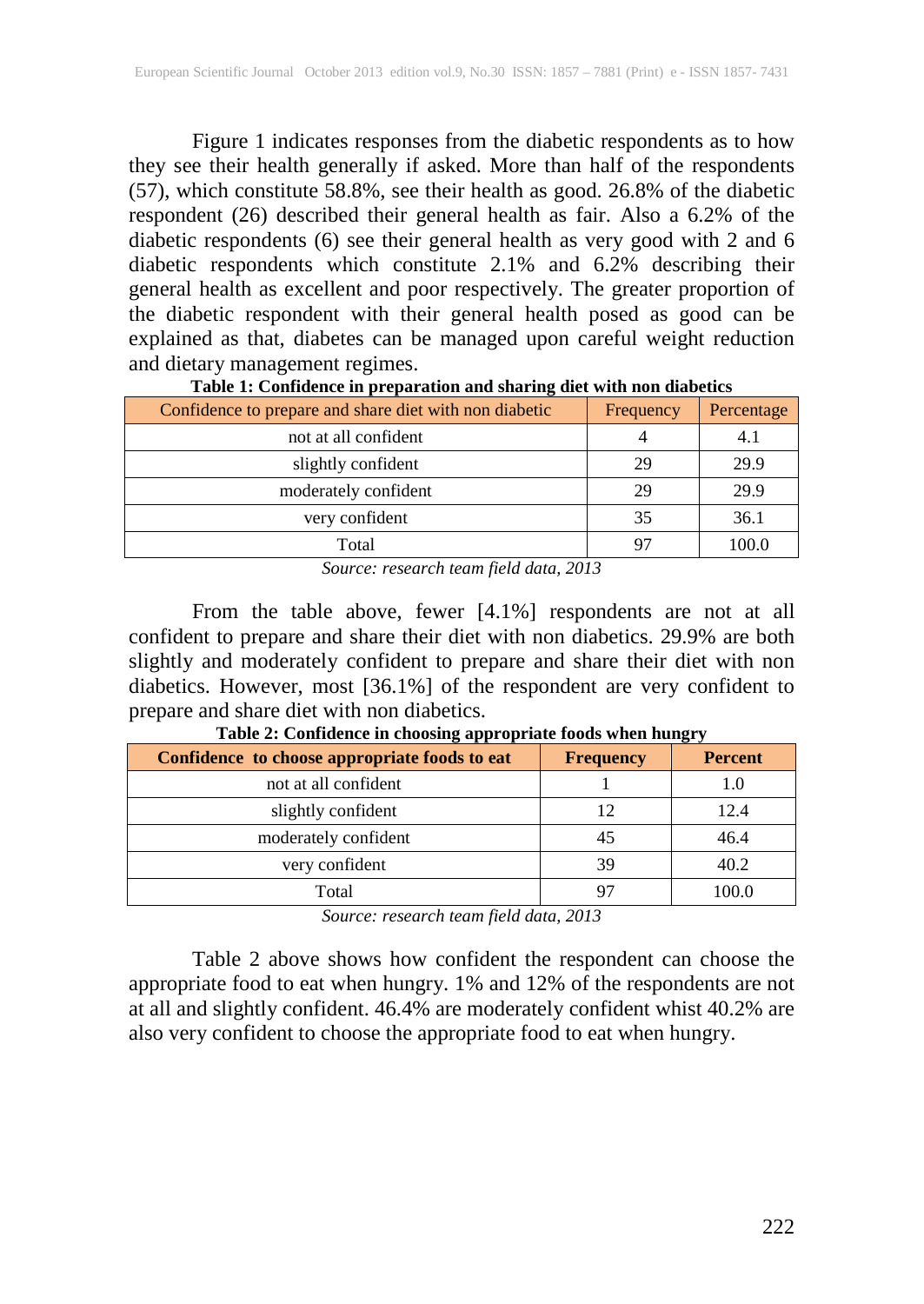| Tuble of Configuration controlling and cross                    |          |         |
|-----------------------------------------------------------------|----------|---------|
| Confidence to control diabetes to avoid interference with other | Frequenc |         |
| activities                                                      | v        | Percent |
| not at all confident                                            |          | 3.1     |
| slightly confident                                              | 20       | 20.6    |
| moderately confident                                            | 53       | 54.6    |
| very confident                                                  | 21       | 21.6    |
| Total                                                           | 97       | 100.0   |

**Table 3: Confidence in controlling diabetes**

*Source: research team field data, 2013*

From the table 3, 3.1% of the respondents are not at all confident to control their diabetes so that it does not interfere with the things they want to do. Also, 20.6% and 21.6% are slightly and very confident respectively. However 54.6% are moderately confident to control their diabetes so that it does not interfere with things they want to do.

#### **Cross tabulation of general health by some variables of interest**

Cross tabulation of general health and experience living with diabetics indicated that it was significant that most diabetics whose health was good were not discouraged by their health condition (p value 0.007). Also their health was not a worry in their life with a p value of 0.002.

The diabetics who considered their health as good, has their health not to interfere with their household chores. (p value 0.027).

Most diabetics with their health being good were confident to control their diabetes so that it does not interfere with the things they want to do, (p value 0.004). Moreover, they were confident to follow their diet, prepare and share with non diabetics, (p value 0.035).



*Source: research team field data, 2013*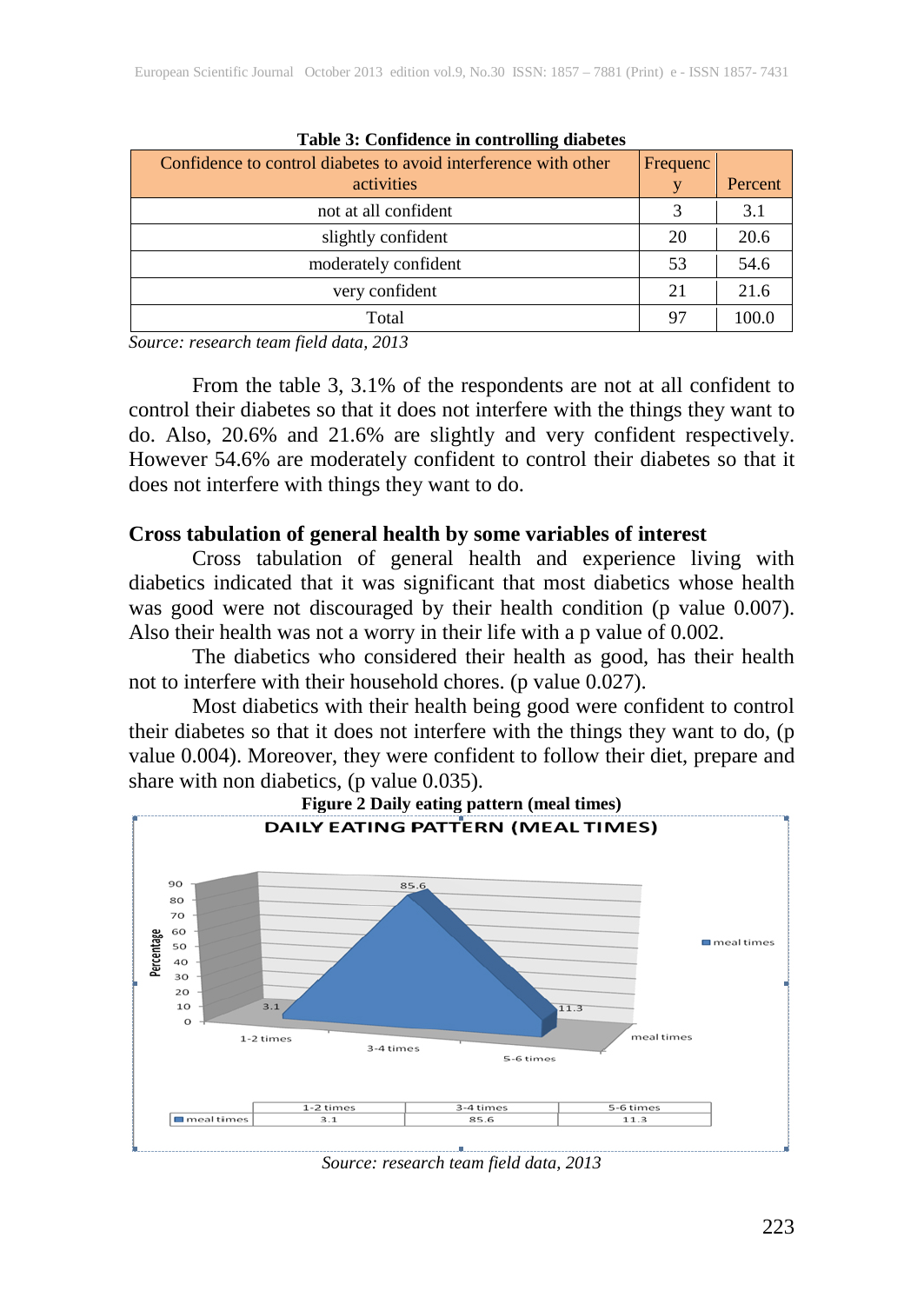From figure 2 above, it can be seen that majority of the diabetic respondents (83) which constitute 85.6% are able to eat three (3) to four (4) times daily,  $11.3\%$  of the respondents (11) are able to eat five (5) to six (6) times in a day with 3% of the respondents (3) being able to eat one (1) to two (2) times in a day.

| <b>IDDS</b> | <b>Frequency</b> | <b>Percentage</b> |
|-------------|------------------|-------------------|
| 3           | 14               | 14.4              |
|             | 13               | 13.4              |
| 5           | 24               | 24.7              |
| 6           | 25               | 25.8              |
| 7           | 11               | 11.3              |
| 8           | 10               | 10.3              |
| Total       | 97               | 100.0             |

*Source: research team field data, 2013*

Table 4 above depicts the individual dietary diversity score for the various diabetic respondents. 25.8% of the respondents had a dietary diversity score of 6 which happens to be the modal dietary diversity score for the diabetic respondents followed by a dietary diversity score of 5 which comprise of 24.7% of the diabetic respondents. Also 11.3% of the diabetic respondents had an IDDS of 7 and 13.4% of the diabetic respondents had an IDDS of 4. With 3 being the least individual dietary diversity score (IDDS) which constituted 14.4% of the respondents. However the highest IDDS of 8 represents 10.3% of the diabetic respondents.

The mean Individual Dietary Diversity Score (IDDS) for the ninetyseven (97) diabetic respondent stood at 5.37 with a modal IDDS being 6. The minimum IDDS of a diabetic respondent is 3 and the maximum IDDS of a diabetic respondent is 8.

| Table 5; Railking 01 LDDS                          |                  |                |  |
|----------------------------------------------------|------------------|----------------|--|
| <b>IDDS THRESHOLDS</b>                             | <b>Frequency</b> | <b>Percent</b> |  |
| lowest dietary diversity<br>$(\leq 3$ food groups) | 14               | 14.4           |  |
| medium dietary diversity<br>(4 and 5 food groups)  | 37               | 38.1           |  |
| high dietary diversity<br>$(\geq 6$ food groups)   | 46               | 47.4           |  |
| Total                                              | 97               | 100.0          |  |
|                                                    |                  |                |  |

**Table 5: Ranking of IDDs**

*Source: research team field data, 2013*

From table 5, majority of the diabetic respondents to be precise 46 respondents have a High dietary diversity ( $\geq 6$  food groups), 37 of the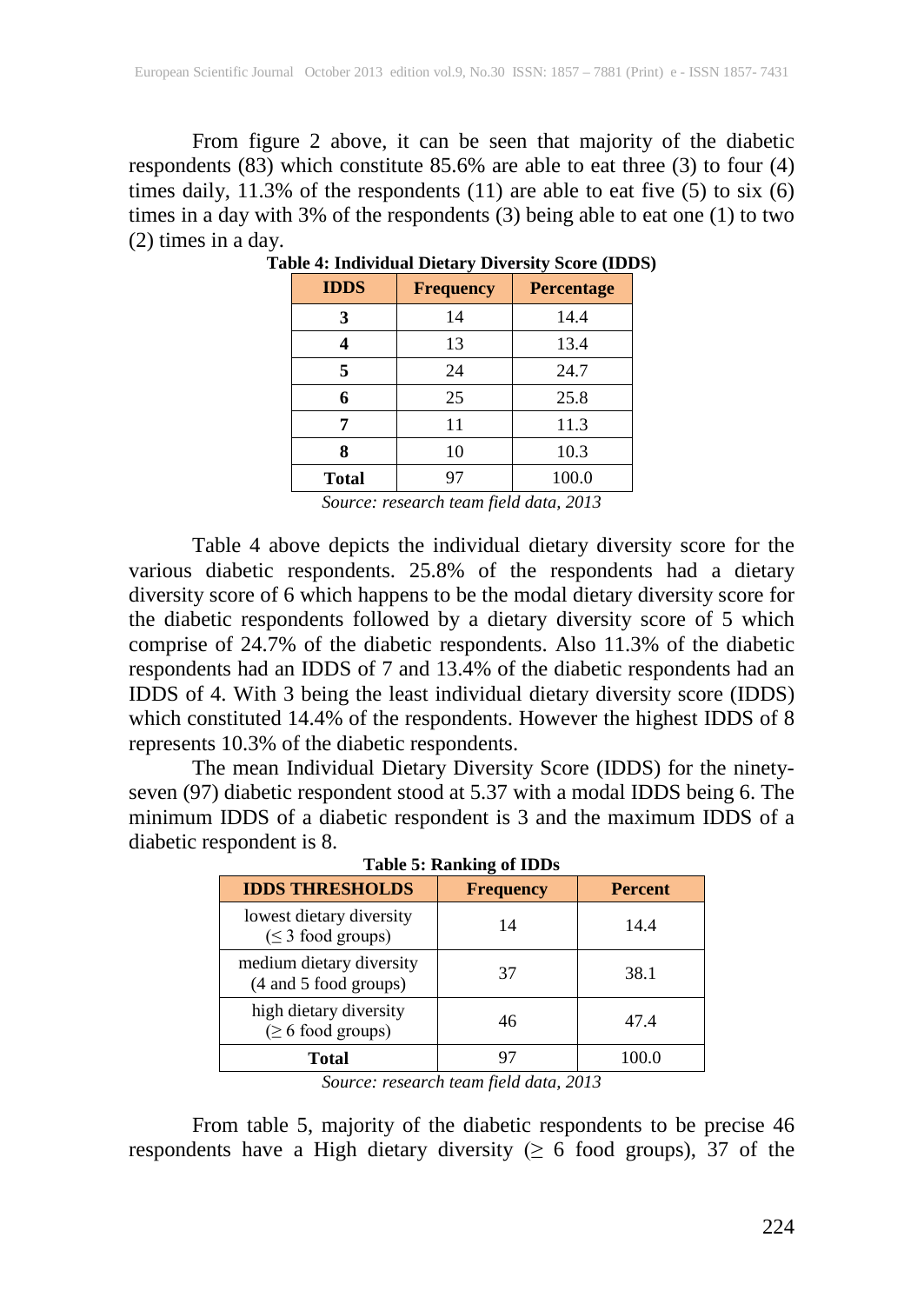diabetic respondents have a Medium dietary diversity (4 and 5 food groups) and lastly the remaining 14 of the diabetic respondents have the lowest dietary diversity ( $\leq$  3 food groups). This results means that majority of the respondents consume food from at least 6 food groups which is an acceptable dietary diversity score.

IDDS by Gender indicates that females and males had mean values of 5.52 and 5.24 respectively. The female diabetic respondents averagely had a higher IDDS than their male counterparts.

| <b>IDDS</b>  | general health |                |      |      |          |              |         |
|--------------|----------------|----------------|------|------|----------|--------------|---------|
|              | excellent      | very good      | good | Fair | Poor     | <b>Total</b> | p-value |
| 3            | O              | $\theta$       | 7    | 5    | 2        | 14           | 0.957   |
|              |                |                | 7    | 4    | $\Omega$ | 13           |         |
| 5<br>6       | 0              |                | 16   | 6    |          | 24           |         |
|              |                | $\overline{2}$ | 13   | 7    | 2        | 25           |         |
| 8            |                |                | 7    | 2    |          | 11           |         |
|              |                |                |      | 2    | 0        | 10           |         |
| <b>Total</b> | 2              | 6              | 57   | 26   | 6        | 97           |         |

There was no statistical significance between IDDS of diabetic respondents and their general health of the diabetic respondents (p-value = 0.957) from table 6. However, the results obtained showed that the higher the IDDS of the diabetic respondents the more they responded as their health being good comparatively.

|             |   | what is your occupation |                |                |       |       |         |
|-------------|---|-------------------------|----------------|----------------|-------|-------|---------|
| <b>IDDS</b> |   |                         |                | businessman/wo |       |       |         |
|             |   | not working             | civil servant  | man            | Other | Total | p-value |
|             | 3 | 3                       |                | 6              | 4     | 14    | 0.727   |
|             | 4 | 2                       | 0              | 8              | 3     | 13    |         |
|             | 5 | $\mathfrak{D}$          | 3              | 8              | 11    | 24    |         |
|             | 6 |                         | 4              | 10             | 6     | 25    |         |
|             |   |                         | $\overline{c}$ | 3              |       | 11    |         |
|             | 8 | $\Omega$                |                |                | 4     | 10    |         |
| Total       |   | 13                      |                | 40             | 33    | 97    |         |

**Table 7: Individual Dietary Diversity Score (IDDS) by occupation Cross tabulation**

There was no statistical significance between IDDS and occupation of the diabetic respondents (p–value  $= 0.727$ ) from table 7. The results show that most respondents in the business occupation group had a dietary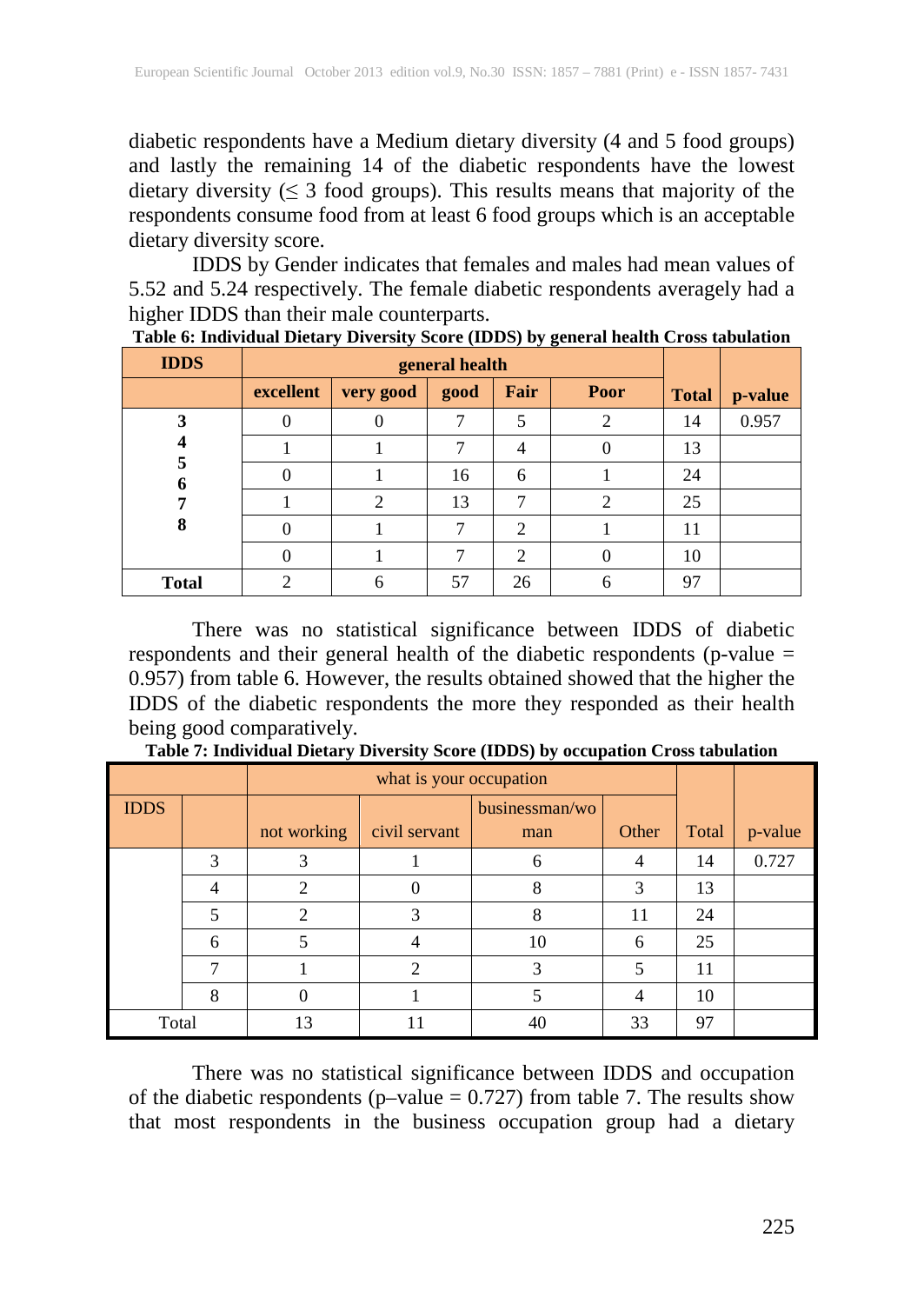diversity score of 6 and 5 which happens to be around the mean IDDS of 5.37.

| <b>Individual Dietary Diversity Score</b><br>(IDDS) | daily eating pattern |           |                |       |         |
|-----------------------------------------------------|----------------------|-----------|----------------|-------|---------|
|                                                     | $1-2 \times$         | 3-4 times | 5-6 times      | Total | P-value |
| 3                                                   | $\theta$             | 14        | $\theta$       | 14    | 0.036   |
| 4                                                   |                      | 11        |                | 13    |         |
| 5                                                   | $\overline{c}$       | 20        | 2              | 24    |         |
| 6                                                   | $\overline{0}$       | 24        |                | 25    |         |
| 7                                                   | $\overline{0}$       | 8         | 3              | 11    |         |
| 8                                                   | $\overline{0}$       | 6         | $\overline{4}$ | 10    |         |
| Total                                               | 3                    | 83        | 11             | 97    |         |

#### **Table 8: Individual Dietary Diversity Score by daily eating pattern Cross tabulation**

There is a statistical significance between IDDS of the diabetic respondents and daily eating pattern of respondents ( $p - value = 0.036$ ) as indicated in table 8. Out of the ninety-seven (97) diabetic respondents, 70 of them had an IDDS  $\geq 6$  which means there is a positive association between IDDS and daily eating pattern thus the higher the number of meals per day the higher the IDDS.



*Source: research team field data, 2013*

On the food consumption patterns of diabetics in figure 3 above, it was seen that they consumed foods from most of the food groups. Foods consumed most are those from the cereal and tuber groups and it included "tuo-zaafi" (T.Z) which is the staple food of the area, fufu, rice, bread, yam (boiled/fried) and kenkey. Pulses like beans, pea, groundnut together with vegetables especially dark green leafy vegetables were also dominant in terms of consumption. Fruits were seldomly consumed as well as milk and milk products. Meat and fish were also slightly included in their diet. Fats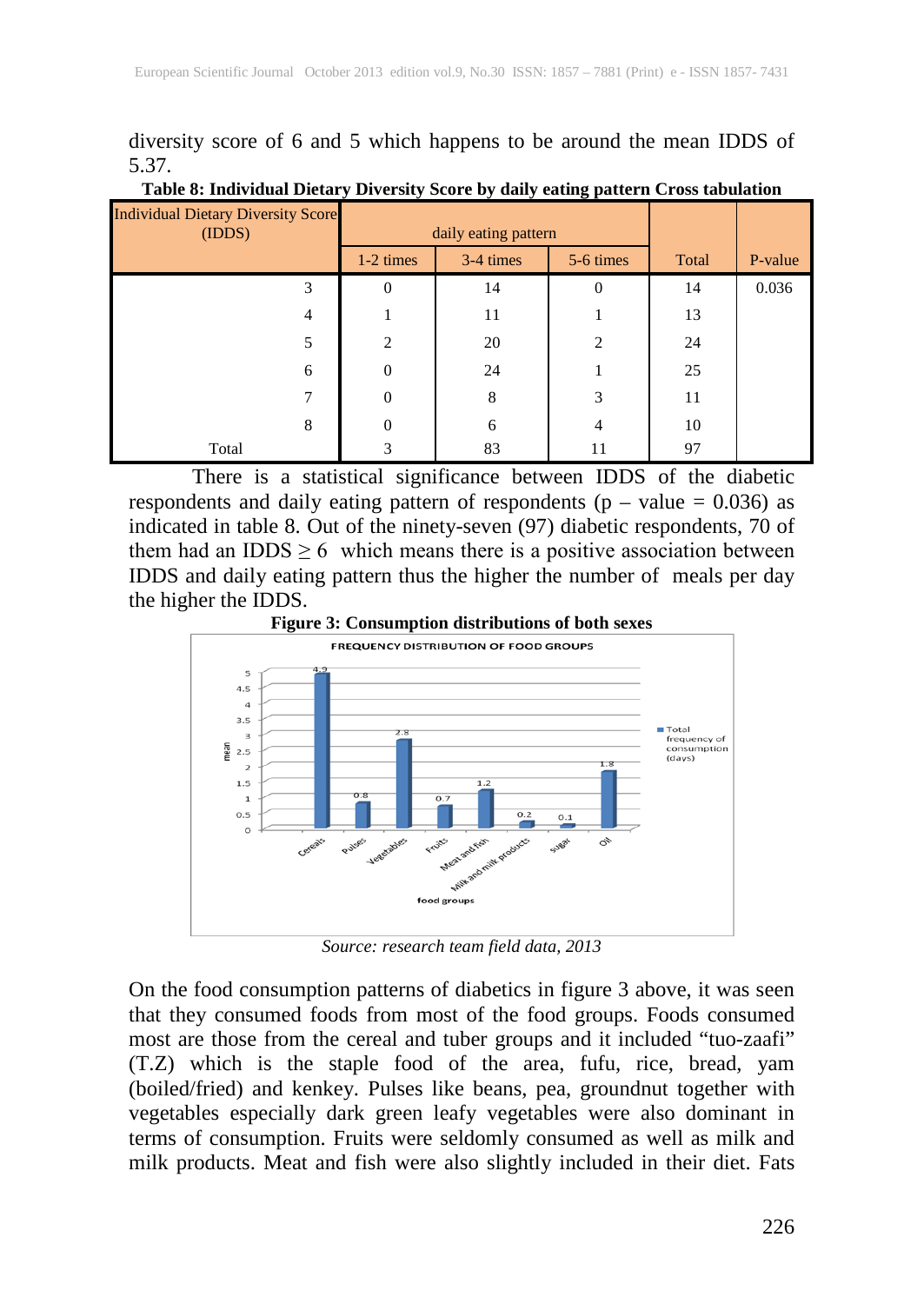and oil were moderately consumed, with the least consumption of the food group being sugar mostly honey in their diet as a dietary regime for the management of diabetes.

|                              | <b>Females</b>              |      | <b>Males</b>           |      |  |
|------------------------------|-----------------------------|------|------------------------|------|--|
| <b>Food Groups</b>           | <b>Total Frequency</b>      | Mean | <b>Total Frequency</b> | Mean |  |
| Cereals and tubers (staples) | 216                         | 4.9  | 257                    | 4.9  |  |
| <b>Pulses</b>                | 29                          | 0.7  | 50                     | 0.9  |  |
| Vegetables                   | 147                         | 3.3  | 120                    | 2.3  |  |
| Fruits                       | 30                          | 0.7  | 41                     | 0.8  |  |
| Meat and fish                | 49                          | 0.9  | 71                     | 1.3  |  |
| Milk and milk products       | 7                           | 1.1  | 14                     | 0.3  |  |
| Sugar                        | $\mathcal{D}_{\mathcal{L}}$ | 0.04 | 10                     | 0.2  |  |
| Oil                          | 86                          | ∍    | 89                     |      |  |

**Table 9: Table Food Consumption**

*Source: research team field data, 2013*

Per table 9 above, the food group most frequently consumed is cereal with a total frequency of consumption for males being 257 for 53 and 216 for 44 diabetic female respondents. This could be attributed to the fact that cereals are the most available food crops grown within their geographical location and the mainstay of the diet of the people. These cereals include maize, rice, millet, sorghum, amongst others. The food group least consumed is sugar usually in the form of honey.

# **Food Consumption Score for the Diabetic Respondents**

The mean food consumption scores for the males and females stood at 22.95 and 22.12 respectively.

| <b>FCS THRESHOLDS</b> | <b>PROFILES</b>             |  |  |
|-----------------------|-----------------------------|--|--|
| $0 - 21$              | Poor food consumption       |  |  |
| $21.5 - 35$           | Borderline food consumption |  |  |
|                       | Acceptable food consumption |  |  |
| --<br>.               |                             |  |  |

**Table 10: Food Consumption Score Thresholds**

*Source: WFP/FAO, 2008*

Comparing the mean FCS of the diabetic respondents to the FCS thresholds in table 10 it can be deduced that both the male and female diabetic respondent with mean FCS of 22.95 and 22.12 respectively falls within the borderline food consumption category.

Sugar consumption: The consumption of sugar as compared to the other food groups was 0.9% which happens to be the least among other food groups consumed. Majority of the diabetic respondents (93.8%) perceive sugar to be detrimental to their health and therefore restrict sugar intake, the remaining (6.2%) take sugar mostly in the form of honey.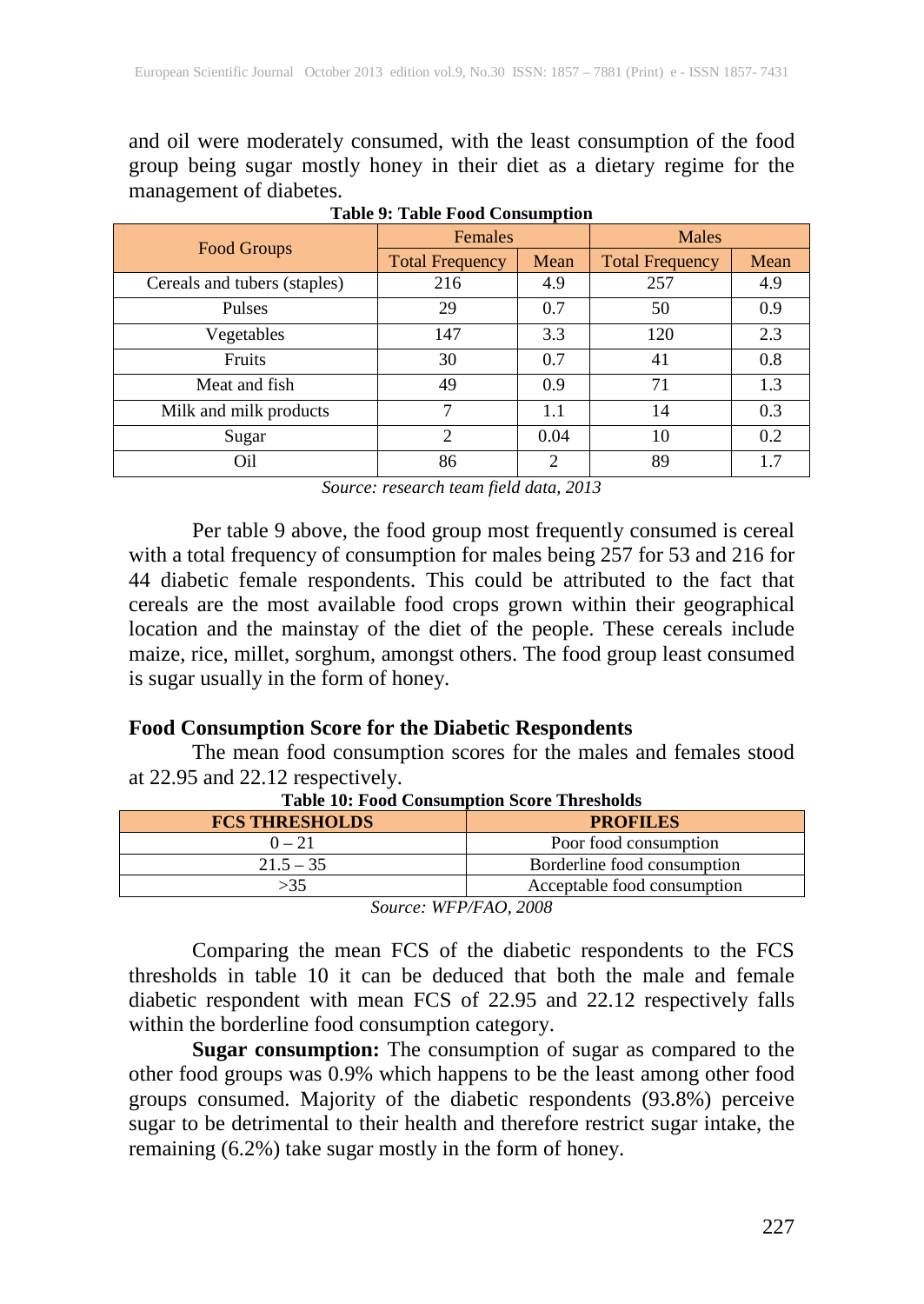

Figure 4 indicates that all the respondents have the risk of PTSD as a result of living with diabetes. 18.6% of them have a likely impact of PTDS as a result of living with diabetes, 66% of them have a powerful impact while 15.5% of them have a severe impact.

#### **Discussion**

#### **Socio demographic characteristics**

Gender of diabetic respondents: From the study the age group of the diabetic respondents showed a fair representation of males (54.6%) and females (45.4%). This fair representation can be attributed to the proportions of males and females in the Tamale metropolis as the males constitute the majority of the population with 51.1%. The slightly higher male diabetic respondents could be due to the fact that men seem more susceptible than women to the consequences of indolence and obesity (Gale and Gillespie 2001) which is a risk factor for type 2 diabetes.

**Age group of diabetic respondents:** It could be seen from the study that cumulatively, 80.4% of the total respondents (about eight out of every ten respondents) were aged 40 years and above. This group may be considered as the most prevalent age group of type 2 diabetes in the Tamale Teaching hospital. However a study by (sierra, 2009) reviewed that until recently, this type of diabetes was seen only in adults but it is now also occurring in obese children.

**Occupation of diabetic respondents:** From the study, 13.4% of the diabetic respondents were unemployed. This percentage of unemployment is slightly higher than the national unemployment rate which is 11% (CIA World factbook, 2013), thus despite living with diabetes, majority of the diabetic respondents are able to work for a living.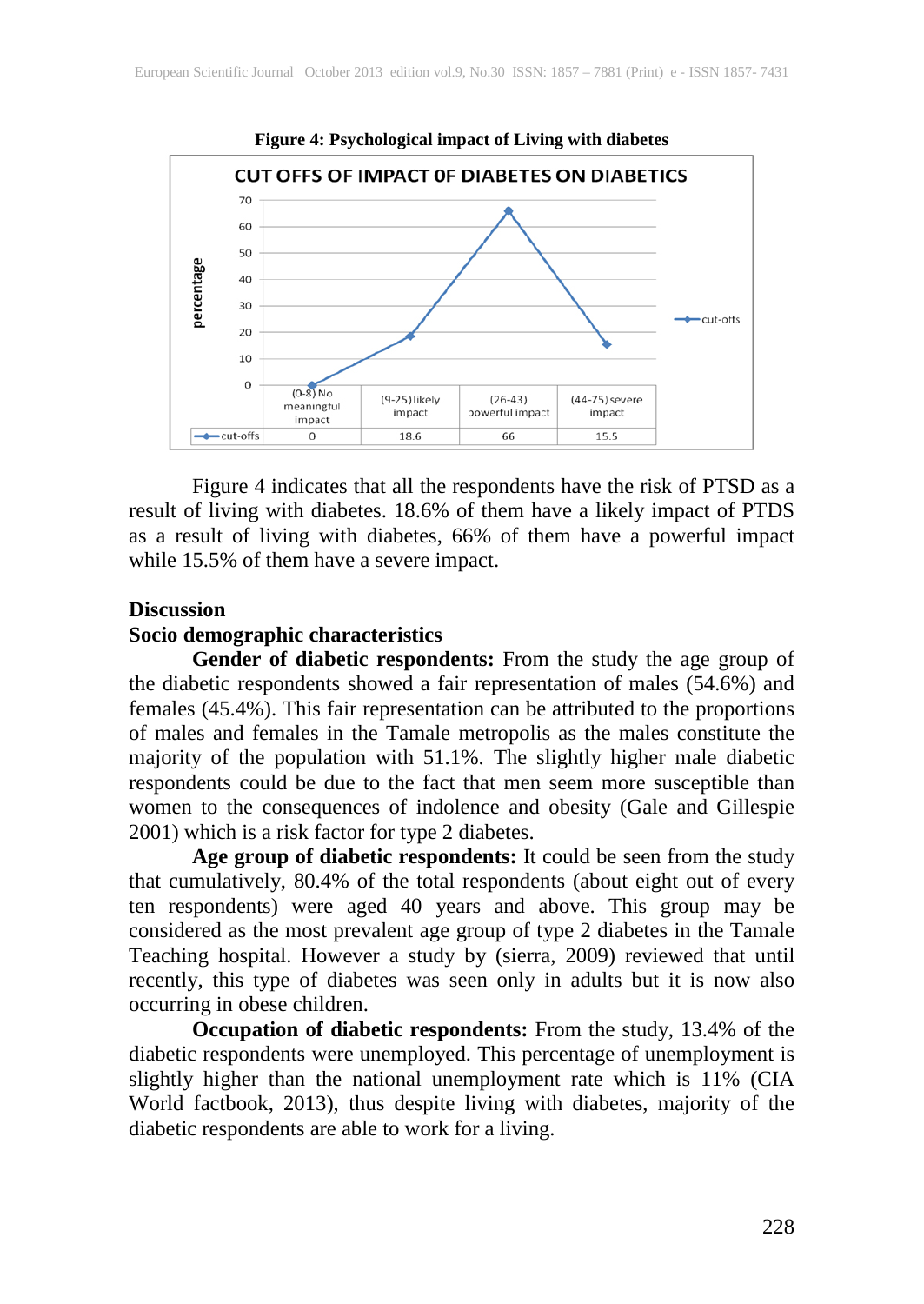**Dietary Assessment:** Dietary patterns represent the most adequate approach to assess the role of diet on the risk of diabetes. The assessment of whole dietary patterns has become instrumental in nutritional epidemiology. The rationale for this concept is that synergistic or antagonistic effects may exist between the different components of a food pattern (Jacobs et al, 2009)

Lack of dietary diversity is particularly a considerable problem among individuals in the developing world as their diets are predominantly based on starchy staples (Ruel, 2003). The below would thus look at food consumption among diabetics and the relations to their demographic characteristics.

**Food consumption pattern:** In our research the food consumption patterns of diabetic respondents was seen as consuming foods from most of the food groups. Foods mostly consumed by the diabetics were from the cereal and tuber groups and it includes "tuo-zaafi" (T.Z) which is the staple food of the study area, fufu, rice, bread, yam (boiled/fried) and kenkey. Pulses like beans, pea, and groundnut together with vegetables especially dark green leafy vegetables were also dominant in terms of consumption. Our finding is in consonance Elwood et al (2008) studies where their respondents seldomly consumed fruits as well as milk and milk products even though a lower risk of diabetes was associated with high milk intake.

Meat and fish were also slightly included in their diet. Fats and oil were moderately consumed, with the least consumption of the food group being sugar mostly honey. It was also found that eggs were sparingly consumed. This may be said to be good since high levels of daily egg consumption may be deleterious for diabetes risk as pointed out by Hu et al (1999).

**Individual dietary diversity score (IDDS):** The mean individual dietary diversity score of 5.37 was not up to the highest dietary diversity of  $\ge$ 6 food groups thus it reflects that diabetics' dietary diversity was not up to the optimum level. This lower mean value could also indicate that majority of the diabetics consume undiversified diets.

The lower mean of the dietary diversity score was attributed to low scores in food groups providing iron such as organ meat and animal source of protein such as flesh meat, eggs and fish. The higher IDDS for most individuals are attributed to the cereals, vegetables and, oils and fat food groups.

Almost all of the diabetic respondents from our research in view of preventing overweight and obesity make conscious effort to engage in physical exercise as proposed by Anthony *et al* (1999) and Salas-Salvado´ et al. (2010).

**Cross tabulation of IDDS by general health:** There was no statistical significance between IDDS of diabetic respondents and their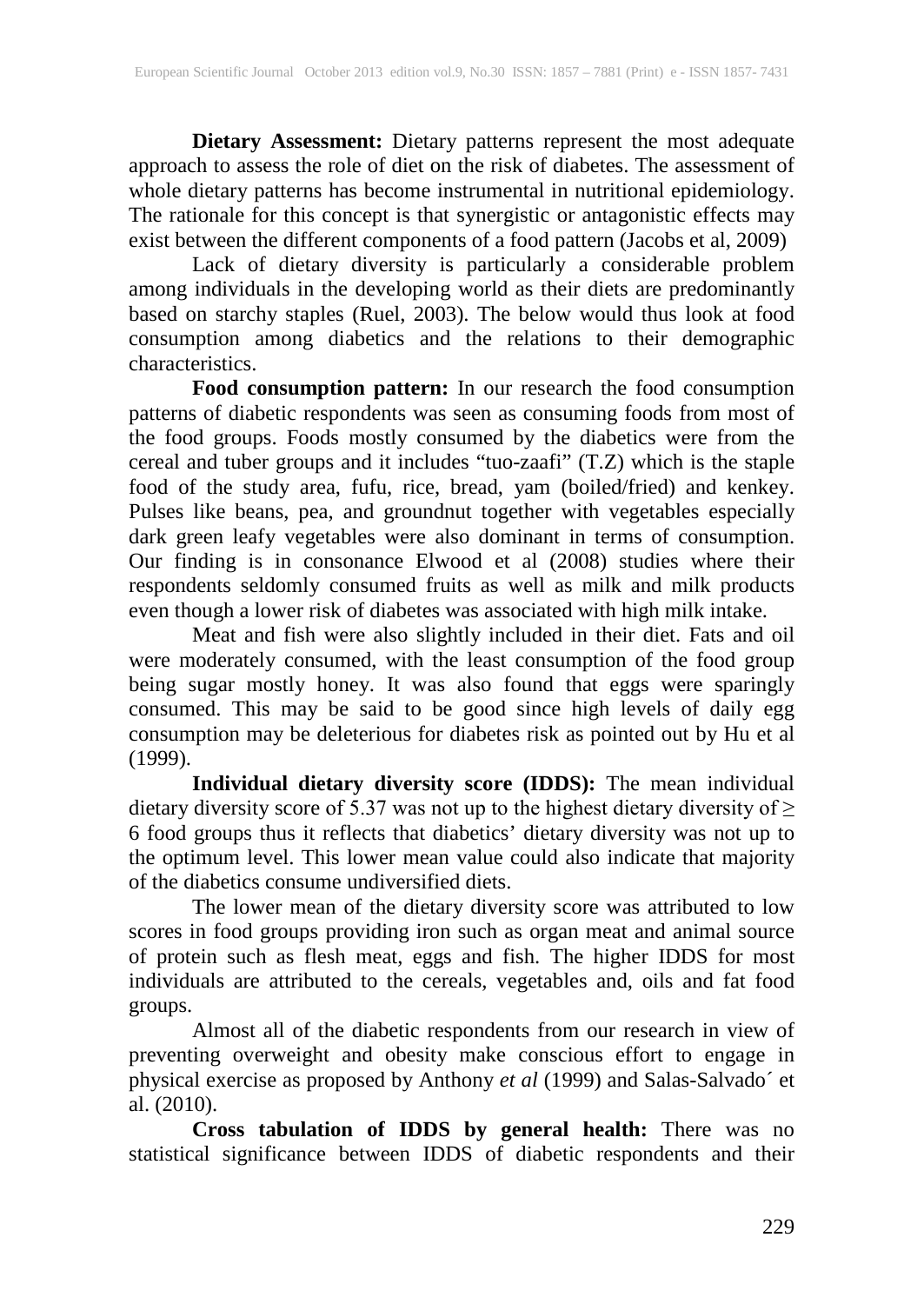general health of the diabetic respondents (p-value  $= 0.957$ ). However, the results obtained showed that the higher the IDDS of the diabetic respondents, it is more likely they would respond as their health being good. This finding agrees with the conventional wisdom embodied in dietary guidelines concerning the benefits of a varied diet (Tucker 2001).

**Cross tabulation of IDDS by occupation:** There was no statistical significance between IDDS and occupation of the diabetic respondents (p– value  $= 0.727$ ). The results show that most respondents in the business occupation group had a dietary diversity score of 6 and 5 which happened to be around the mean IDDS of 5.37. The kind of occupation one is engaged in may influence the dietary diversity. This is in tune with the work of Tefera B et al (2007) that gender, income, educational status and occupation were associated with low quality diet consumption.

**Cross tabulation of IDDS by daily eating pattern:** There is a statistical significance in the relationship between the IDDS of the diabetics and daily eating pattern  $(p - value = 0.036)$ . Out of the ninety-seven (97) diabetic respondents, 70 of them had an IDDS  $\geq$  6 which means there is a positive association between IDDS and daily eating pattern thus the higher the number of times of eating in a day the higher the IDDS. Majority of the diabetic respondents ate three or more times in a day. This pattern of consumption follows the WHO recommendation of three meals a day.

### **Diabetic Food Consumption**

Cereals were consumed the most among both sexes. This could be attributed to the fact that cereals are the most available food crops grown within the geographical location and the mainstay of the diet of the people. These cereals include maize, rice, millet, sorghum, amongst others. The least food group consumed was sugar. Foods in the sugar group such as honey were consumed in smaller quantities and do not form a major part of the diet of the diabetics, this could be said to be in conformity with the American Diabetes Association's guideline of moderate amount of sugar consumption (Franz et al., 2002).

From the study, comparing the mean FCS of the diabetic respondents to the recommended FCS thresholds, both male and female diabetic respondents had mean FCS of 22.95 and 22.12 respectively which falls within the borderline food consumption category. The mean FCS of both sexes being classified as borderline food consumption means that the diabetics at the Tamale Teaching Hospital in general have a reduced food intake which could be due to their condition in a bid to maintain ideal body weight. Even though there are no specific thresholds for diabetics, the thresholds presented by WFP/FAO (2008) were used to classify the mean FCS.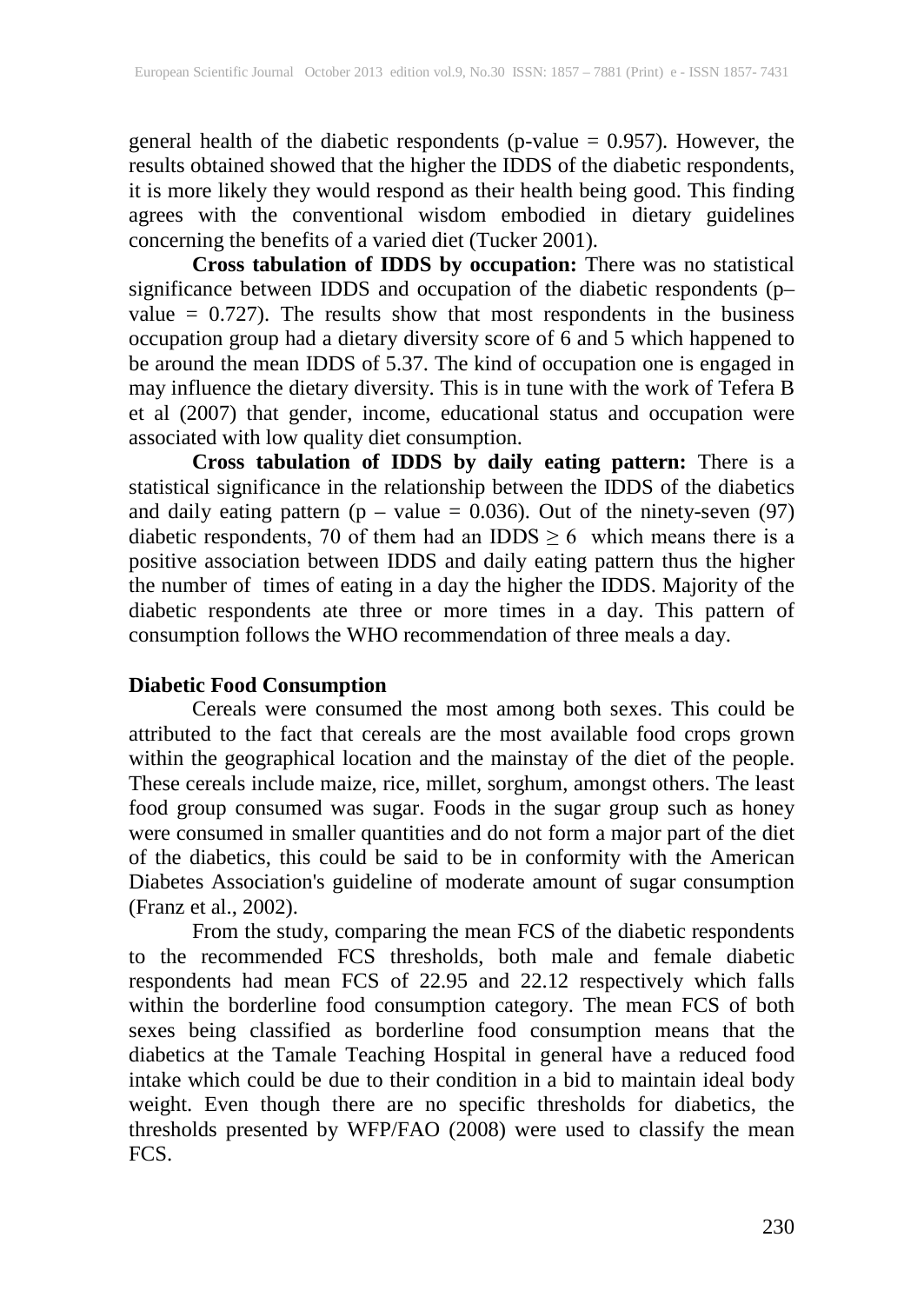**Prohibited foods for a diabetic as perceived by diabetic respondents:** Majority of the diabetic respondents (93.8%) perceive sugar to be detrimental to their health and therefore restrict sugar intake, the remaining (6.2%) take sugar mostly honey. This finding is in consonance with the American Diabetes Association recommendation of limiting intake of sugar-sweetened beverages to help prevent diabetes.

**Psychological impact of Living with diabetes:** Figure 7 under results indicates that all the respondents have the risk of PTSD as a result of living with diabetes. This may indicate that all the diabetic respondents have a psychological problem in one way or the other in relation to their condition (living with diabetes). This might influence their food intake and their general well being. 18.6% of them having a likely impact of PTDS as a result of living with diabetes, 66% of them have a powerful impact while 15.5% of them have a severe impact is a powerful indicator that majority of the diabetic respondents are not just worried of their condition but that they dread it. This thus suggest that they need additional help and support from their care givers.

#### **Conclusion**

This study sought to assess the role of diabetes in food intake among diabetics at the Tamale Teaching Hospital. Regarding food consumption patterns, diabetic respondents were consuming foods from most of the food groups. Foods consumed frequently were those from the cereal and tuber groups, vegetables especially dark green leafy vegetables were also dominant in terms of consumption. Fruits were however seldomly consumed. The study found out that diabetes does have an influence on food intake among diabetics. It was however noted that a healthy meal plan for the diabetic respondents was generally the same as a healthy diet for anyone – low in fat meals, based on whole grain foods, vegetables and fruit. The outstanding difference in the food intake of the diabetics are their no or limited intake of sugar which sometimes are substituted with honey.

The mean individual dietary diversity score of 5.37 was below optimum dietary diversity score of  $\geq 6$  food groups. This indicates that the dietary diversity of the diabetics is below the desired level. The lower mean dietary diversity score is attributed to low scores in food groups providing iron such as organ meat and animal source of protein such as flesh meat, eggs and fish. The higher values for most individuals were attributed to the cereals, vegetables and, oils and fat food groups.

The consumption of sugar and sugar products as compared to the other food groups was insignificant as it happens to be the least among other food groups consumed. About 15 out of every 16 diabetic respondents (93.8%) perceive sugar to be detrimental to their health and therefore restrict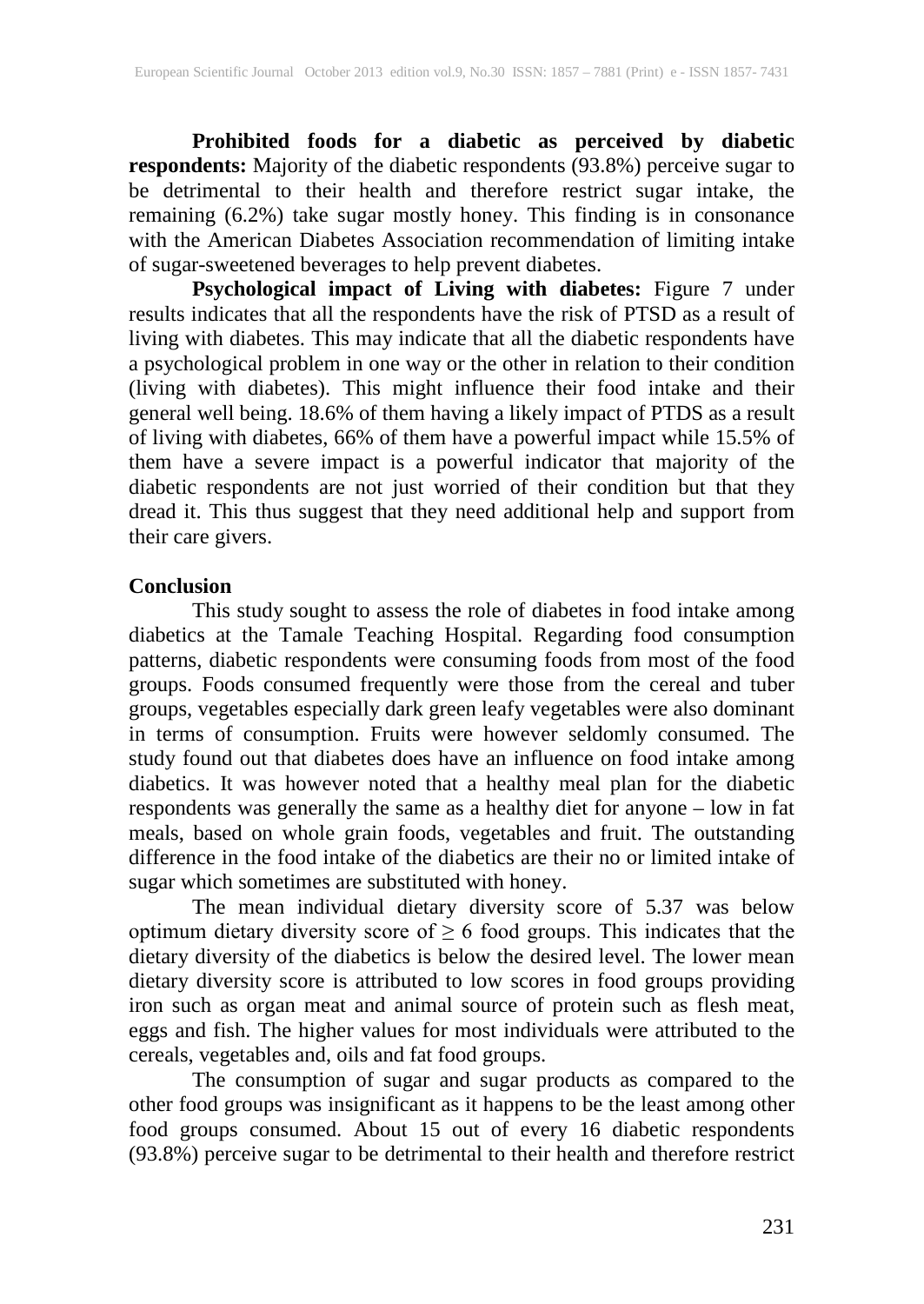sugar intake, the remaining (6.2%) conscientiously take sugar mostly honey. It was also found out that Male and Female diabetic respondents had mean FCS of 22.95 and 22.12 respectively which falls within the borderline food consumption category which confirms the unvaried nature of the diet of diabetics as indicated above.

On the psychological impact of living with diabetes amonng diabetics in Tamale Teaching Hospital, it was found out that all the diabetics had the risk of post traumatic stress disorder (PTSD); about four out of every six diabetics had 75% chance of being diagnosed with post traumatic stress disorder while one (1) out of every six (6) diabetics had the greatest chance (above 75%) of being diagnosed with PTSD.

#### **Recommendations**

Based on the findings of this study, it is recommended that:

- •Routine psychological services be offered at the diabetic clinic of the Tamale Teaching Hospital during its sessions and if possible attach a clinical psychologist permanently to the clinic to enable easy access by clients.
- •Regular nutrition education should be offered to clients and reference materials on diet and diabetes provided to those who can read.
- Further studies should be conducted on food intake of diabetics with particular emphasis on serving size of meals consumed by diabetics.

### **References:**

Ahmed K, Jesmin T, Fatima U, Moniruzzaman, Abdulla-Al-Emran and Rahman Z, 2012. Intelligent and Effective DiabetesRisk Prediction System Using Data Mining. Orient. J. Comp. Sci. & Technol., Vol. **5**(2), 215-221 (2012)

Alemzadeh R, Ali O. Diabetes Mellitus. In: Kliegman RM, ed. Kliegman: Nelson Textbook of Pediatrics. 19th ed. Philadelphia, Pa: Saunders; 2011: chap 583.

Altha Roberts Edgren, the Gale Group Inc. *Diabetes mellitus*. Gale, Detroit, 2002.

American Diabetes Association (2007). Diagnosis and classification of diabetes mellitus. Diabetes Care. 30 Suppl. 1: S42-7.

American Diabetes Association (2007). Standards of medical care in diabetes. Diabetes Care. J. 30 Suppl. 1:S4-S41.

Bantle JP, Wylie-Rosett J, Albright AL, Apovian CM, Clark NG, Franz MJ, et al. American Diabetes Association. Nutrition recommendations and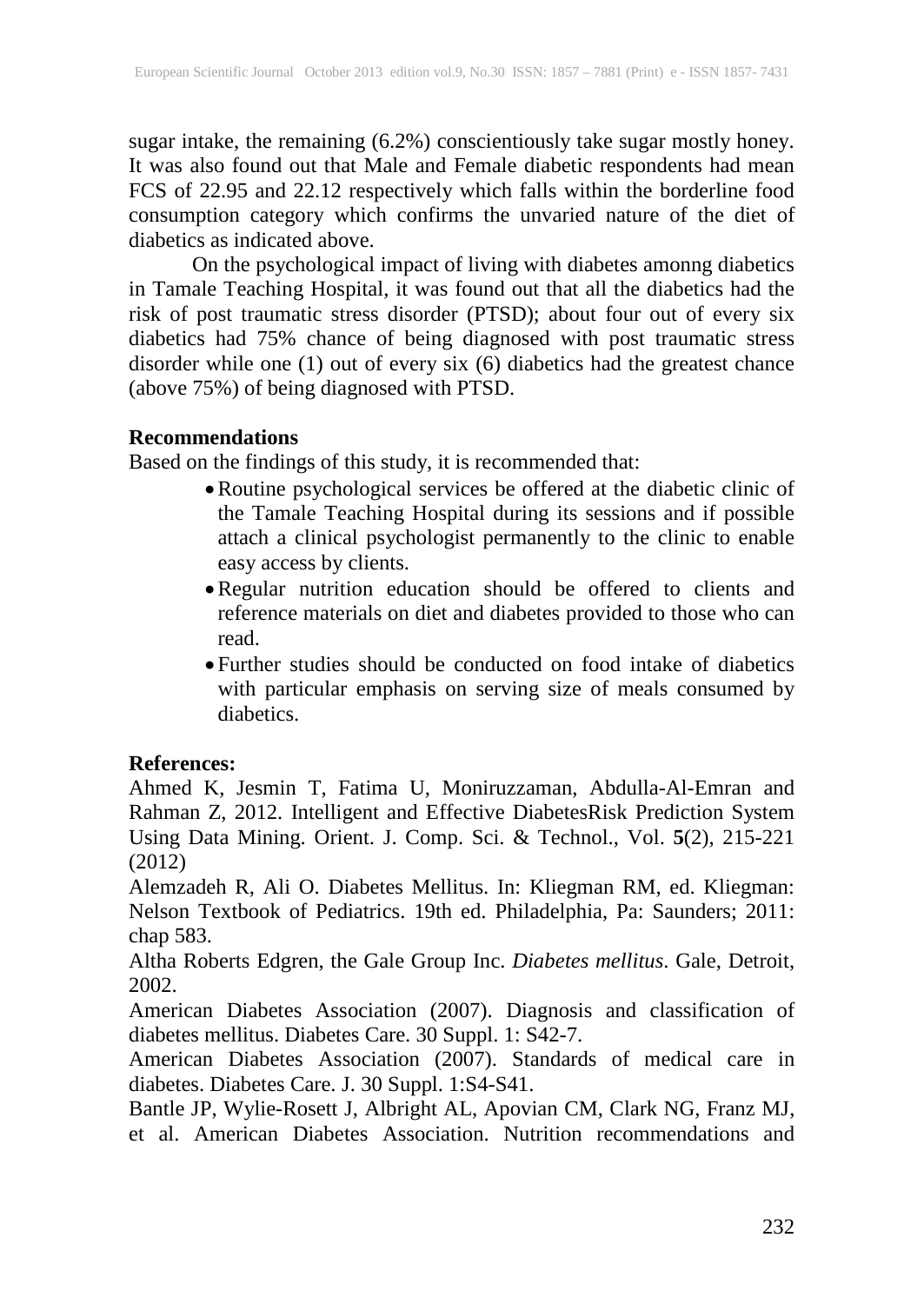interventions for diabetes: a position statement of the American Diabetes Association. Diabetes Care 2008;31(Suppl. 1):S61 -78.

Beecham, *Diabetes alert in Ghana*, Wed, 31 Oct 2007

Buyken AE, Mitchell P, Ceriello A, Brand-Miller J. Optimal dietary approaches for prevention of type 2 diabetes: a lifecourse perspective. Diabetologia 2010;53(3):406-18.

Campos H, Baylin A. Coffee consumption and risk of type 2 diabetes and heart disease. Nutr Rev 2007; 65:173-9.

Coffey, S.F. & Berglind, G. (2006). Screening for PTSD in motor vehicle accident survivors using PSS-SR and IES. Journal of Traumatic Stress. 19 (1): 119-128.

Djousse´ L, Gaziano JM. Egg consumption in relation to cardiovascular disease and mortality: the Physicians' Health Study. Am J Clin Nutr 2008;87:964-9.

Eberhart, M. S.; Ogden, C, Engelgau, M, Cadwell, B, Hedley, A. A., Saydah, S. H., (2004). "Prevalence of Overweight and Obesity Among Adults with Diagnosed Diabetes --- United States, 1988--1994 and 1999--2002". Morbidity and Mortality Weekly Report (Centers for Disease Control and Prevention) 53 (45): 1066–8. PMID 15549021. Retrieved 19 July 2012.

Elwood PC, Givens DI, Beswick AD, Fehily AM, Pickering JE, Gallacher J. The survival advantage of milk and dairy consumption: an overview of evidence from cohort studies of vascular diseases, diabetes and cancer. J Am Coll Nutr 2008; 27:723S-34S.

Hamer M, Chida Y. Intake of fruit, vegetables, and antioxidants and risk of type 2 diabetes: systematic review and meta-analysis. J Hypertension 2007; 25:2361-9.

Horowitz, M. Wilner, N. & Alvarez, W. (1979). Impact of Event Scale: A measure of subjective stress. Psychosomatic Medicine, 41, 209-218.

Hu FB, Stampfer MJ, Rimm EB, MansonJE Ascherio A, Colditz GA, et al. A prospective study of egg consumption and risk of cardiovascular disease in men and women. JAMA 1999; 281:1387-94.

Huxley R, Lee CMY, Barzi F, Timmermeister L, Czernichow S, Perkovic V, et al. Coffee, decaffeinated coffee, and tea consumption in relation to incident type 2 diabetes mellitus: a systematic review with meta-analysis. Arch Intern Med 2009; 169:2053-63.

Ikehara S, Iso H, Toyoshima H, Date C, Yamamoto A, et al. (2008). Alcohol consumption and mortality from stroke and coronary heart disease among Japanese men and Women : the Japan collaborative cohort study. Stroke 39: 2936-2942.

Jacobs Jr DR, Gross MD, Tapsell LC. Food synergy: an operational concept for understanding nutrition. Am J Clin Nutr 2009; 89 (suppl.): 1543Se8S.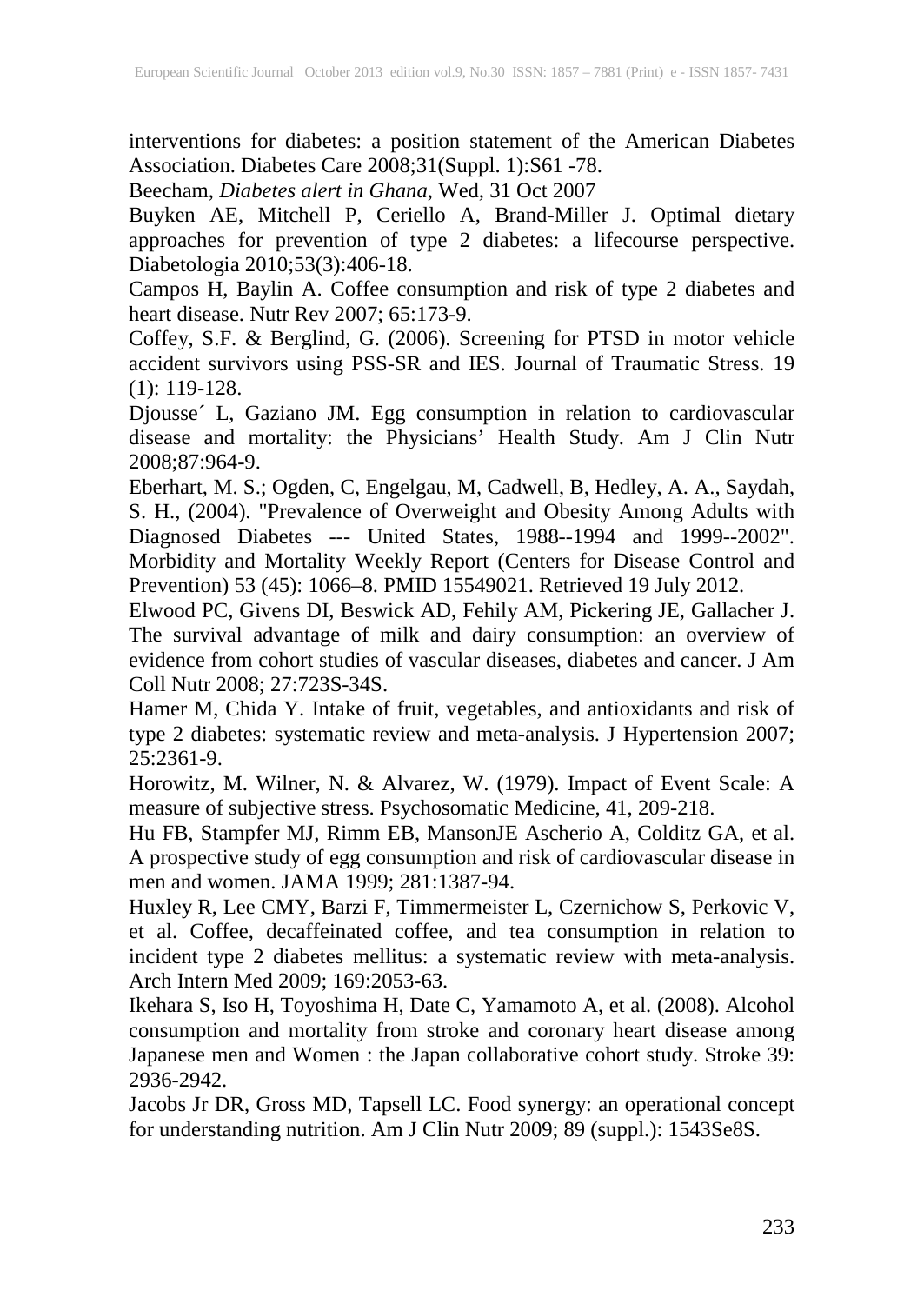Krebs-Smith, S., H. Smiciklas-Wright, H. Gutherie, and J. Krebs-Smith. 1987. The effects of variety in food choices on dietary quality. *Journal of the American Dietetic Association* 87: 897-903.

Laaksonen DE, Lindstro¨m J, Lakka TA, Eriksson JG, Niskanen L, Wikstro¨m K, et al. Finnish diabetes prevention study. Physical activity in the prevention of type 2 diabetes: the Finnish Diabetes Prevention Study. Diabetes 2005; 54:158-65.

Lindstro¨m J, Peltonen M, Eriksson JG, Louheranta A, Fogelholm M, Uusitupa M, et al. High-fibre, low-fat diet predicts long-term weight loss and decreased type 2 diabetes risk: the Finnish Diabetes Prevention Study. Diabetologia 2006;49(5):912-20.

Malik VS, Popkin BM, Bray GA, Després JP, Willett WC, Hu FB (2010). Diabetes Care. 2010 Nov;33(11):2477-83. doi: 10.2337/dc10-1079. Epub 2010 Aug 6

Mann JI, De Leeuw I, Hermansen K, Karamanos B, Karlstro¨m B, Katsilambros N, et al. Diabetes and nutrition study group (DNSG) of the European association for the study of diabetes (EASD). Evidence-based nutritional approaches to the treatment and prevention of diabetes mellitus. Nutr Metab Cardiovasc Dis 2004;14:373-94.

Mokdad AH, Bowman BA, Ford ES, Vinicor F, Marks JS, Koplan JP. The continuing epidemics of obesity and diabetes in the United States. JAMA 2001;286:1195-200.

Nadamuni S (2013). Are Type 2 Diabetes and PTSD Linked? Available at http://www.americanmedical-id.com/blogs/are-type-2-diabetes-and-ptsdlinked/ Accessed on 10/10/2013.

Naila R, Saadia SA, Samreen R, James L, Waheed MA, Tahir S, Paul JT (2009). High dose thiamine therapy for people with type 2 diabetes and microalbuminuria: a randomised, double-blind, placebocontrolled study. Diabetologia. Springer Berlin / Heidelberg. 52(2):208-212.

Neal, L.A., Walter, B., Rollins, J., et al. (1994). Convergent Validity of Measures of Post-Traumatic Stress Disorder in a Mixed Military and Civilian Population. Journal of Traumatic Stress. 7 (3): 447-455.

O'Dea K, Giles GG. Alcohol intake, consumption pattern and beverage type, and the risk of Type 2 diabetes. Hodge AM, English DR, Diabet Med. 2006 Jun; 23(6):690-7.

Pan XR, Li GW, Hu YH, Wang JX, Yang WY, An ZX, et al. Effects of diet and exercise in preventing NIDDM in people with impaired glucose tolerance. The Da Qing IGT and diabetes study. Diabetes Care 1997;20:537- 44.

Peter G. Kopelman, Ian D. Caterson, Michael J. Stock, William H. Dietz (2005). Clinical obesity in adults and children: In Adults and Children. Blackwell Publishing. p. 9. ISBN 1-4051-1672-2.